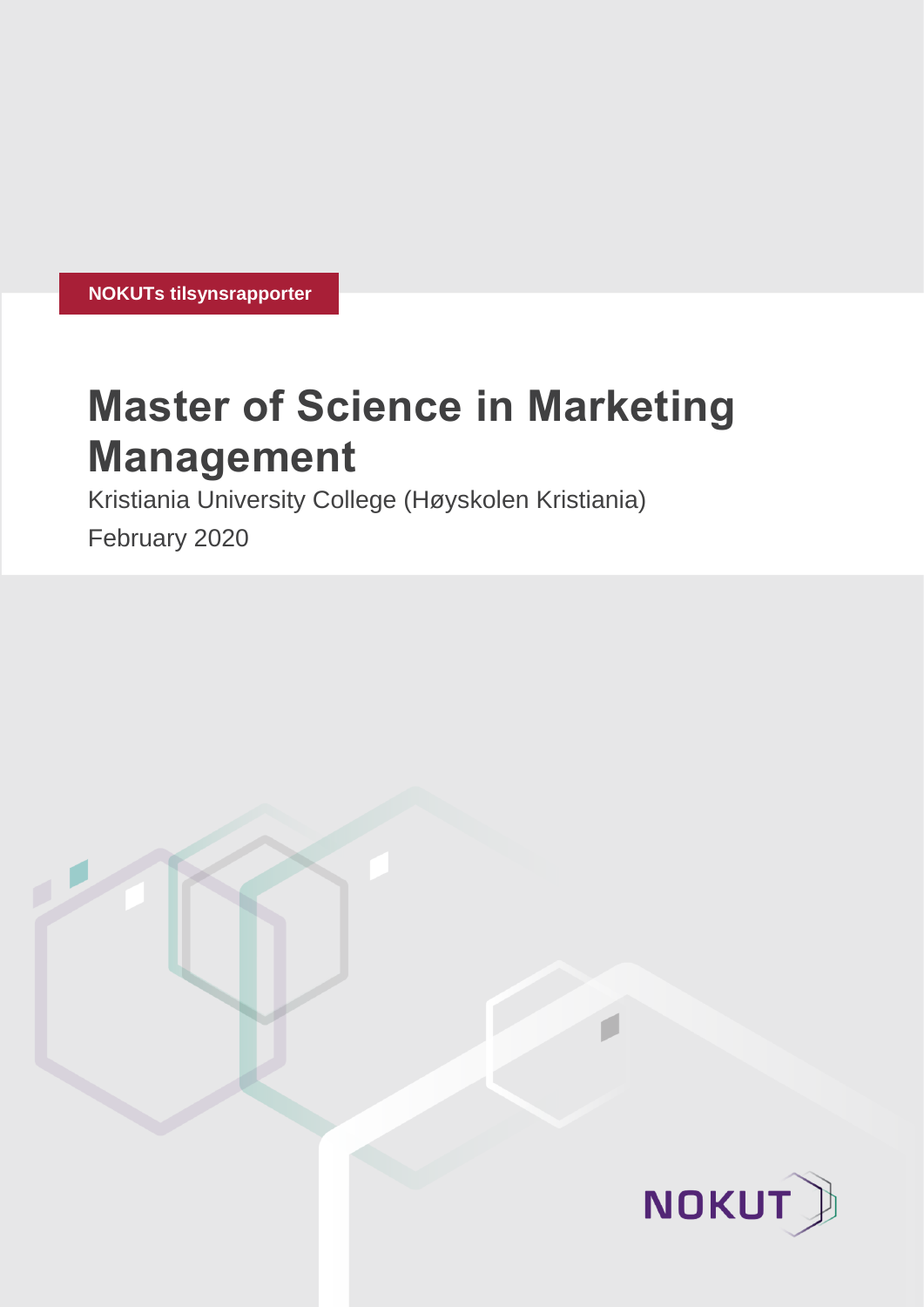NOKUT (Norwegian Agency for Quality Assurance in Education) is the controlling authority for educational activity at all Norwegian higher educational institutions. This is achieved, among other, through accreditation of new study programs. Institutions that provide higher education have different authorizations to create new study programs. If an institution wants to create a provision outside of its field of authorization, it must apply to NOKUT for accreditation.

NOKUT kontrollerer og bidrar til kvalitetsutvikling ved lærestedene. Dette gjør vi blant annet gjennom å akkreditere nye utdanningstilbud. Institusjonene som gir høyere utdanning har ulike fullmakter til å opprette nye studier. Dersom en institusjon ønsker å opprette et utdanningstilbud utenfor fullmaktsområdet sitt, må den søke NOKUT om dette.

| <b>Institusjon:</b>          | Høyskolen Kristiania                                                   |
|------------------------------|------------------------------------------------------------------------|
| <b>Studietilbudets navn:</b> | Master i markedsføringsledelse                                         |
| <b>Grad/Studiepoeng</b>      | master/120                                                             |
| <b>Studieform</b>            | stedbasert                                                             |
| Sakkyndige:                  | Julie Emontspool<br>Marit Gunda Gundersen Engset<br>Joakim Duun Skauge |
| Dato for vedtak:             | 24.02.2020                                                             |
| <b>NOKUTs saksnummer</b>     | 19/07362                                                               |

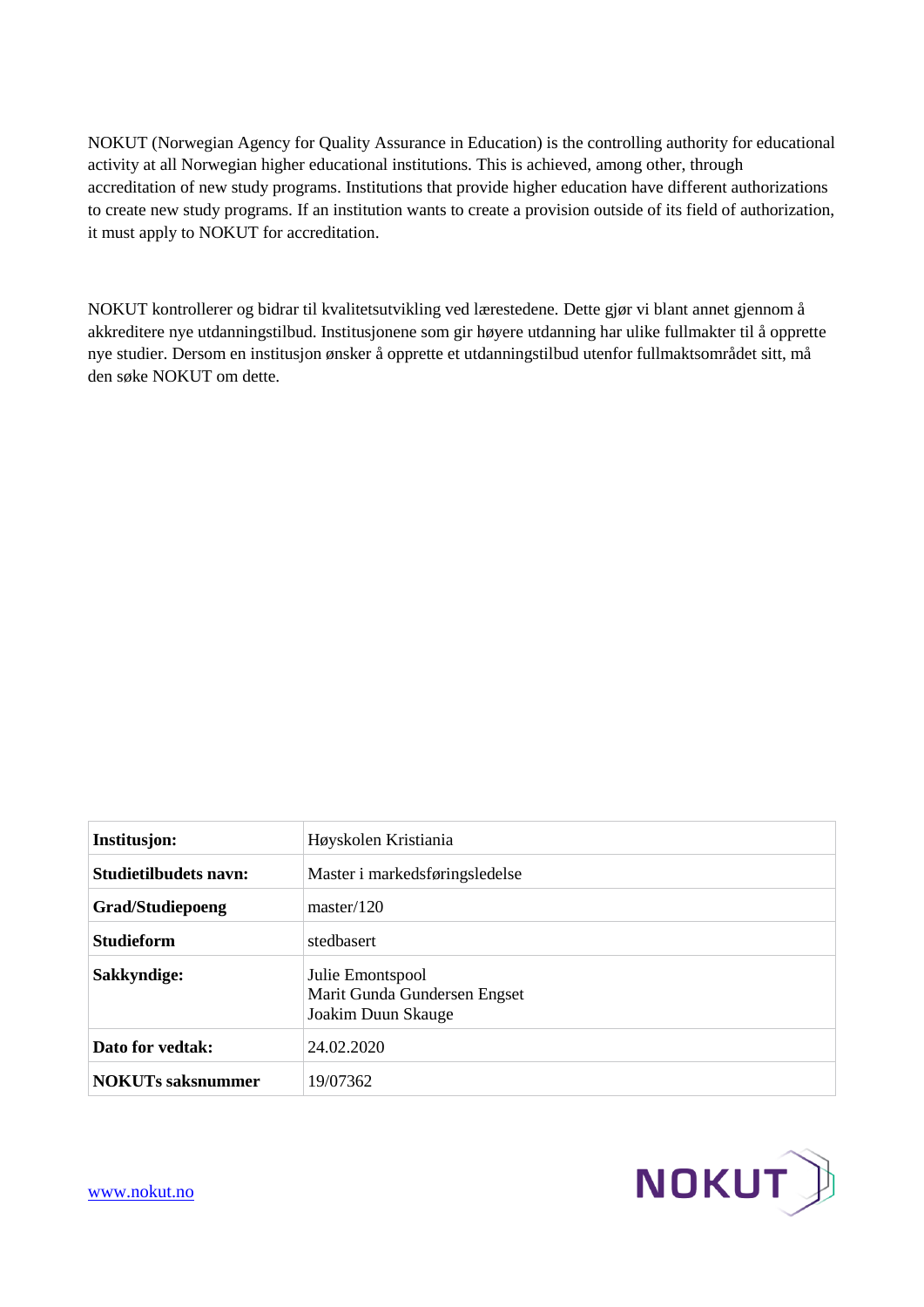# **Introduction**

The external quality assurance performed by NOKUT consists of evaluating the institution's quality assurance systems, accreditation of new provisions and revision of accredited provisions. Universities and university colleges have different self-accrediting powers. For an institution without selfaccrediting powers to establish a provision in a certain cycle an application must be made to NOKUT.

Hereby NOKUT presents the accreditation report of master's degree in Marketing Management at Kristiania University College. The expert evaluation in this report is part of the accreditation process following the institution's application for accreditation of submitted before the application deadline on 15.September 2019. This report clearly indicates the extensive evaluation performed to ensure the educational quality of the planned educational provision. The master's degree in Marketing Management at Kristiania University College fulfils the conditions for accreditation in the Regulation concerning NOKUT's supervision and control of the quality in Norwegian higher education.

*Øystein Lund*

 *director of the Department for Quality Assurance and Legal Affairs*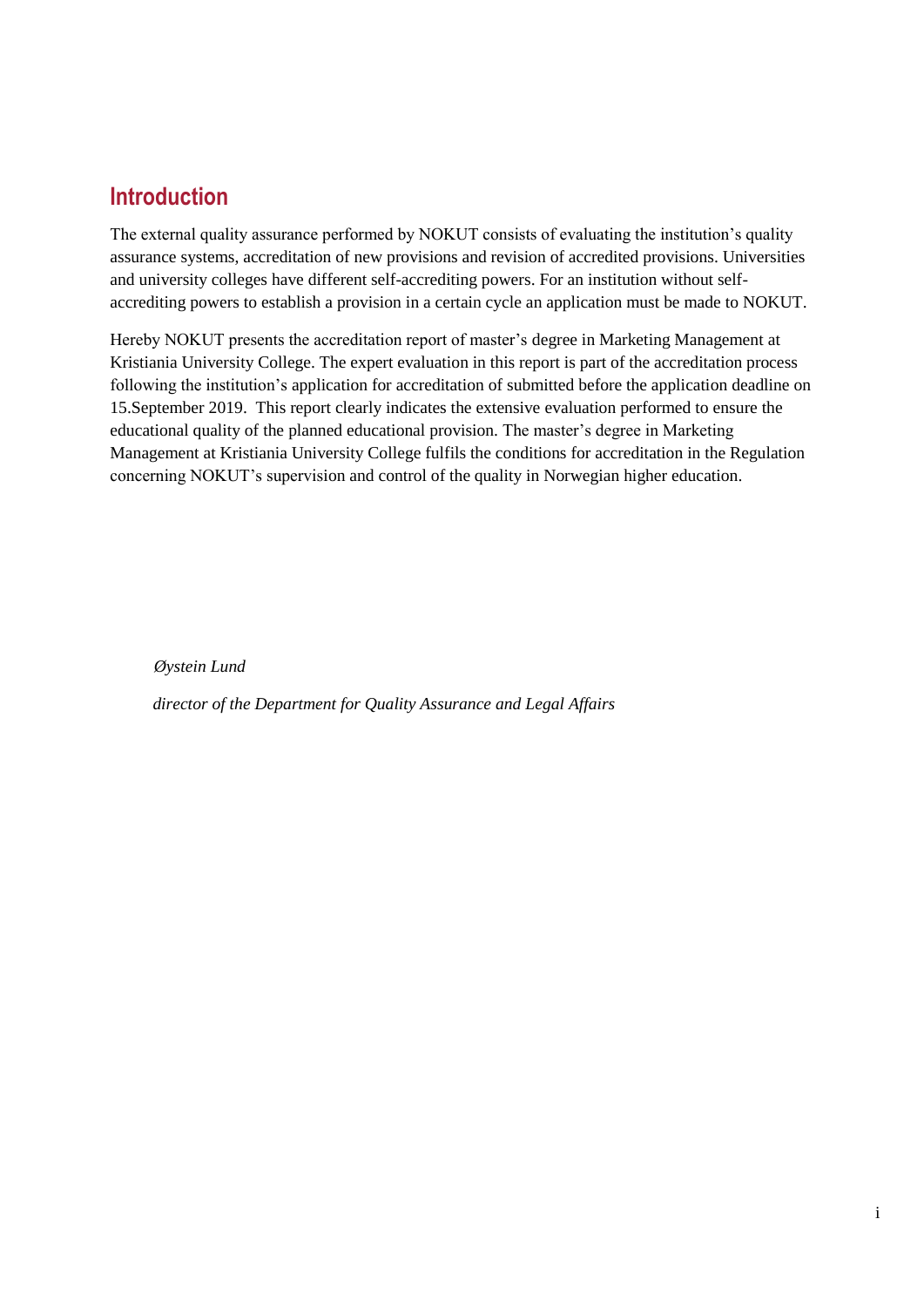# **Innhold**

| 1            |     |                                                                                                                                                                                                                                                  |  |
|--------------|-----|--------------------------------------------------------------------------------------------------------------------------------------------------------------------------------------------------------------------------------------------------|--|
| $\mathbf{2}$ |     |                                                                                                                                                                                                                                                  |  |
|              | 2.1 |                                                                                                                                                                                                                                                  |  |
|              | 2.2 | Basic prerequisites for accreditation ( $\S$ 3-1 (4) in Ministerial Regulations concerning<br>quality assurance and quality development in higher education and tertiary vocational                                                              |  |
|              | 2.3 | Demands to the educational provision $(S_2-2$ in the Quality Assurance Regulation in                                                                                                                                                             |  |
|              | 2.4 | Academic environment $(S_3-2$ in Ministerial Regulations concerning quality<br>assurance and quality development in higher education and tertiary vocational education<br>and § 2-3 in the Quality Assurance Regulation in Higher Education)  11 |  |
| 3            |     |                                                                                                                                                                                                                                                  |  |
| 4            |     |                                                                                                                                                                                                                                                  |  |
|              |     |                                                                                                                                                                                                                                                  |  |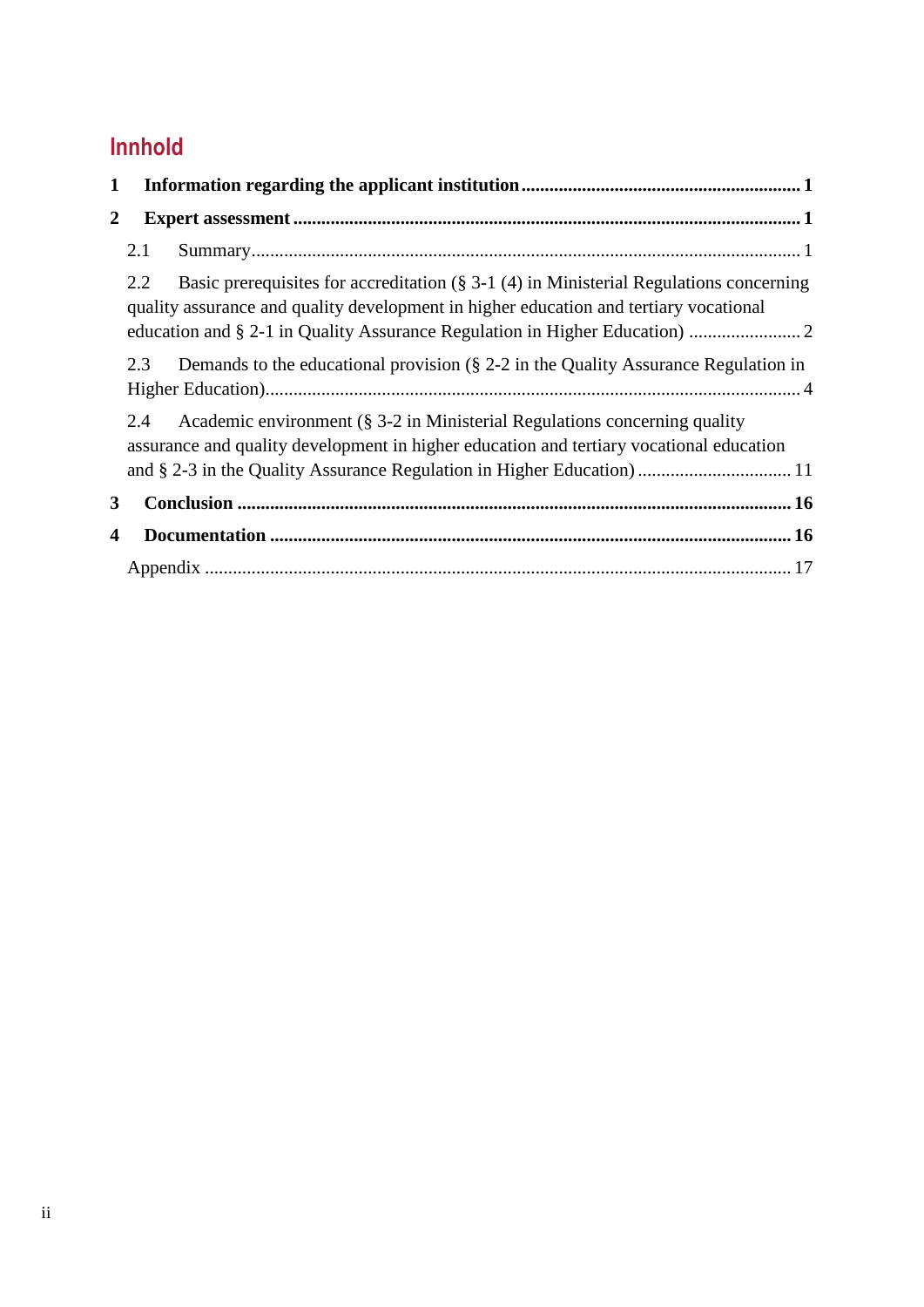# <span id="page-4-0"></span>**1 Information regarding the applicant institution**

As an accredited university college, Kristiania University College has the power of self-accreditation for educational provisions at bachelor level (first cycle). Kristiania University College now applies for accreditation of Master of Science in Marketing Management – 120 ECTS.

# **2 Decision**

NOKUT made the following decision on 24. February 2020:

*NOKUT considers that the criteria in the regulations are fulfilled.* 

*We therefore accredit the master programme in marketing management (120 ECTS) at the Kristiania University College. The study programme is a master degree programme, after section 3 in the master degree regulation. The accreditation is valid from this date.* 

The original decision in Norwegian:

*NOKUT vurderer at vilkårene i NOKUTs forskrift om tilsyn med utdanningskvaliteten i høyere utdanning av 9. februar 2017 og i forskrift om kvalitetssikring og kvalitetsutvikling i høyere utdanning og fagskoleutdanning av 1. februar 2010 nå er oppfylt.*

*Vi akkrediterer derfor utdanningen master i markedsføringsledelse (120 studiepoeng) ved Høyskolen Kristiania. Studiet er en mastergrad etter mastergradsforskriften § 3. Akkrediteringen er gyldig fra vedtaksdato.*

# <span id="page-4-1"></span>**3 Expert assessment**

The term «we» in this chapter, refers to the expert committee as such. The number preceding each heading refers to the corresponding provision in the Quality Assurance Regulation in Higher Education.

# <span id="page-4-2"></span>*3.1 Summary*

In general the committee finds that the application holds acceptable academic standards with many positive sides. The main strengths are connected to the content of the programme, which we find well mapped and with unique profile focusing the consumer perspective on marketing. The different components of the program complement each other well. In addition, the programme is up to date in that it provides a nice mix of research based and practical competencies.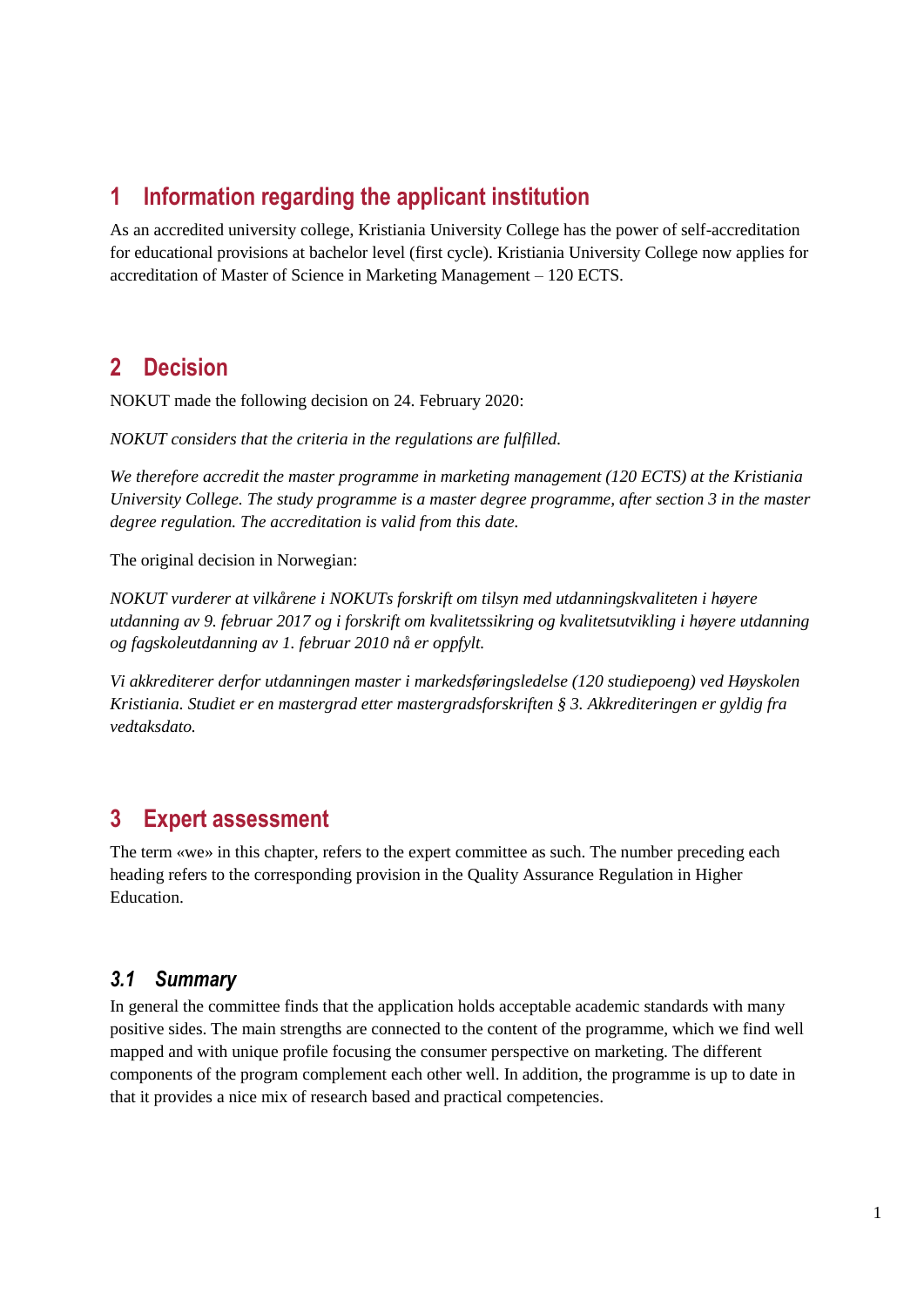The weaknesses identified by the committee relate to structure and presentation, and we make a number of recommendations that Kristiania University College should consider. The institution is recommended to:

- make a minor change to the translation of K4 in diploma supplement
- consider the logic of progression between the different courses
- consider making adjustments to the formulation of learning outcomes in terms of knowledge and skills
- strengthening the faculty competencies in anthropology
- develop a plan for increasing share of staff with formal training in pedagogy
- establish formal ties with more international institutions to facilitate more options for students who wants to do exchange

One major weakness requiring that Kristiania University College make a change to their application relates to section 2.3.5: Assessment methods. The committee finds that the heavy reliance on groupbased assessment represents a threat to the ability of the institution to ensure that individual students achieve their learning goals. We also ask Kristiania University College to clarify the workload between different learning activities, see section 2.3.3. Finally, we have some concerns to the relatively high ratio between students and staff that Kristiania University College must address, section 2.4.2.

#### Assessment after the response from the institution to the initial report

Kristiania University College has submitted comments to the initial report, and documents changes to the study programme. Based on this the committee has made a new evaluation of some of the points raised. The institution has reduced the amount of group-based evaluations. They have also assigned more resources to the programme, altering the student-teacher ratio.

# <span id="page-5-0"></span>*3.2 Basic prerequisites for accreditation (§ 3-1 (4) in Ministerial Regulations concerning quality assurance and quality development in higher education and tertiary vocational education and § 2-1 in Quality Assurance Regulation in Higher Education)*

# **3.2.1 Demands expressed in the Universities and College Act**

#### From the Ministerial Regulations:

§ 3-1 (4) It is a condition for accreditation being granted that the requirements of the Universities and University Colleges Act are met. Regulations adopted under the authority of Section 3-2 of the [Universities and University Colleges Act](http://www.lovdata.no/pro#reference/lov/2005-04-01-15/§3-2) shall form the basis for the accreditation.

From the Quality Assurance Regulation: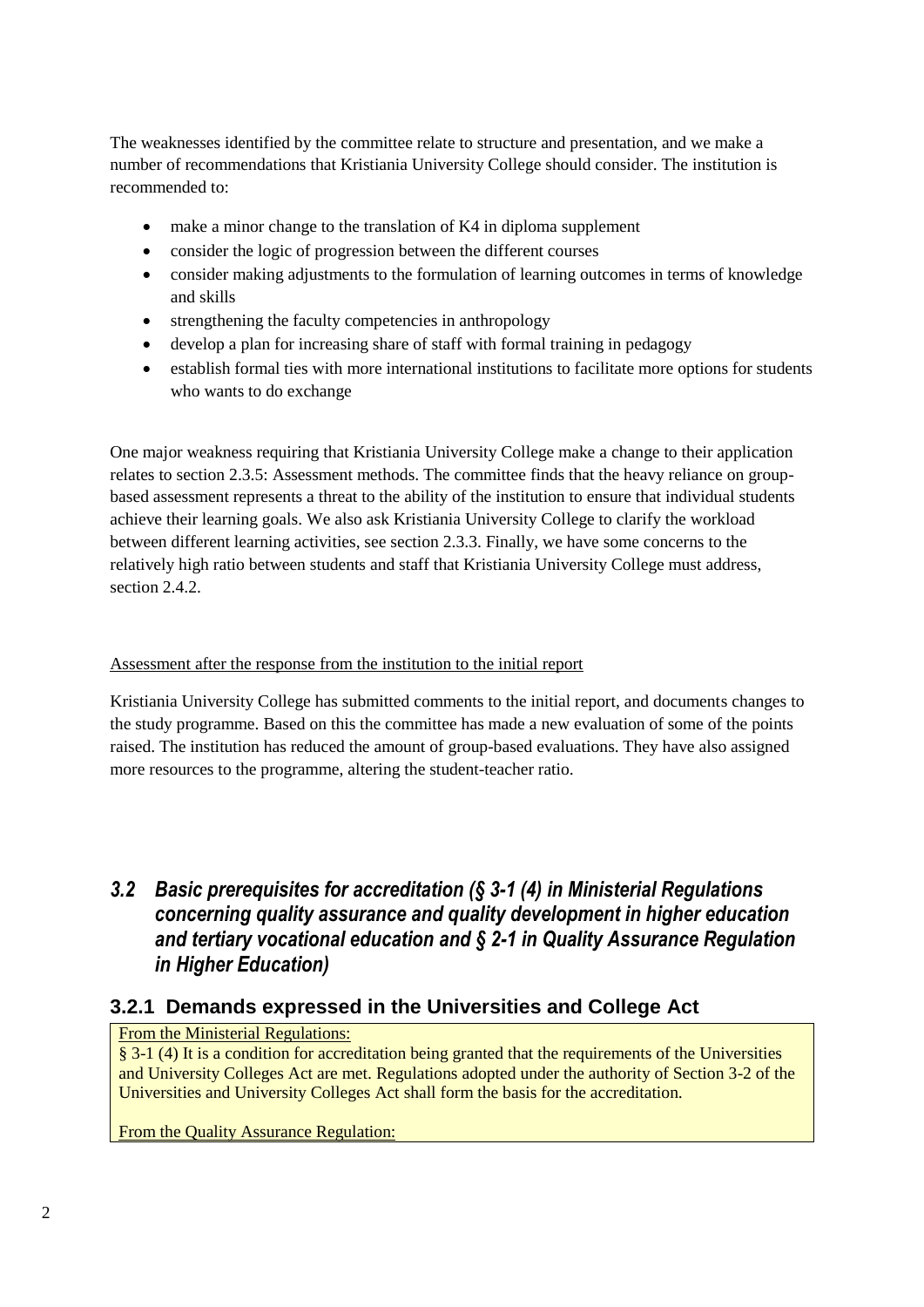§ 2-1 (1) The requirements of the Act relating to Universities and University Colleges and its corresponding regulations must be met.

#### **Assessment**

Kristiania University College is an accredited university collage with several accredited master programmes. Thus, requirements relating to the governance systems, the quality assurance system, appeals committee, learning environment committee and regulations are not assessed.

Admission requirements are specified in the programme description. Applicants must hold a bachelor degree with a minimum of 180 ECTS, of which 80 ECTS must be in business subjects, social science, or economics. In addition, there is a grade requirement of C in average. The committee finds the admission requirements appropriate.

As specified in the programme description, the study programme have a total of 120 ECTS of which the thesis comprises 30 ECTS.

#### *Diploma and diploma supplement*

The diploma supplement gives a correct reflection of what is described in the programme description. The committee finds that the translation of the word "avgrenset" in the knowledge outcome number 4 (K4) to the English word "limited" gives an incorrect impression of what is meant and recommend the word is changed to "defined". K4 in the diploma supplement should be changed from "has advanced knowledge within the academic field and specialized insight in a limited area within marketing management" to "has advanced knowledge within the academic field and specialized insight in a defined area within marketing management" (suggested change is underlined).

#### **Conclusion**

Yes, the requirements are fulfilled.

The institution is advised to:

• change the translation of K4 in the diploma supplement

# **3.2.2 Information about the educational provision**

§ 2-1 (2) Information provided about the programme must be correct and show the programme's content, structure and progression, as well as opportunities for student exchanges.

#### **Assessment**

The introduction of the programme description emphasises that consumer understanding is the focus of this master's degree which separates it from other marketing master's. In their own words: *Mastergraden har sitt forankringspunkt i selve kjernen i markedsføringsfaget og det som ansees som markedsførerens unike bidrag i organisasjonen: Forståelse av forbrukeren og markedet*. Kristiania University College has chosen to have two subjects specifically within this area of marketing, one with a psychological view and one anthropological.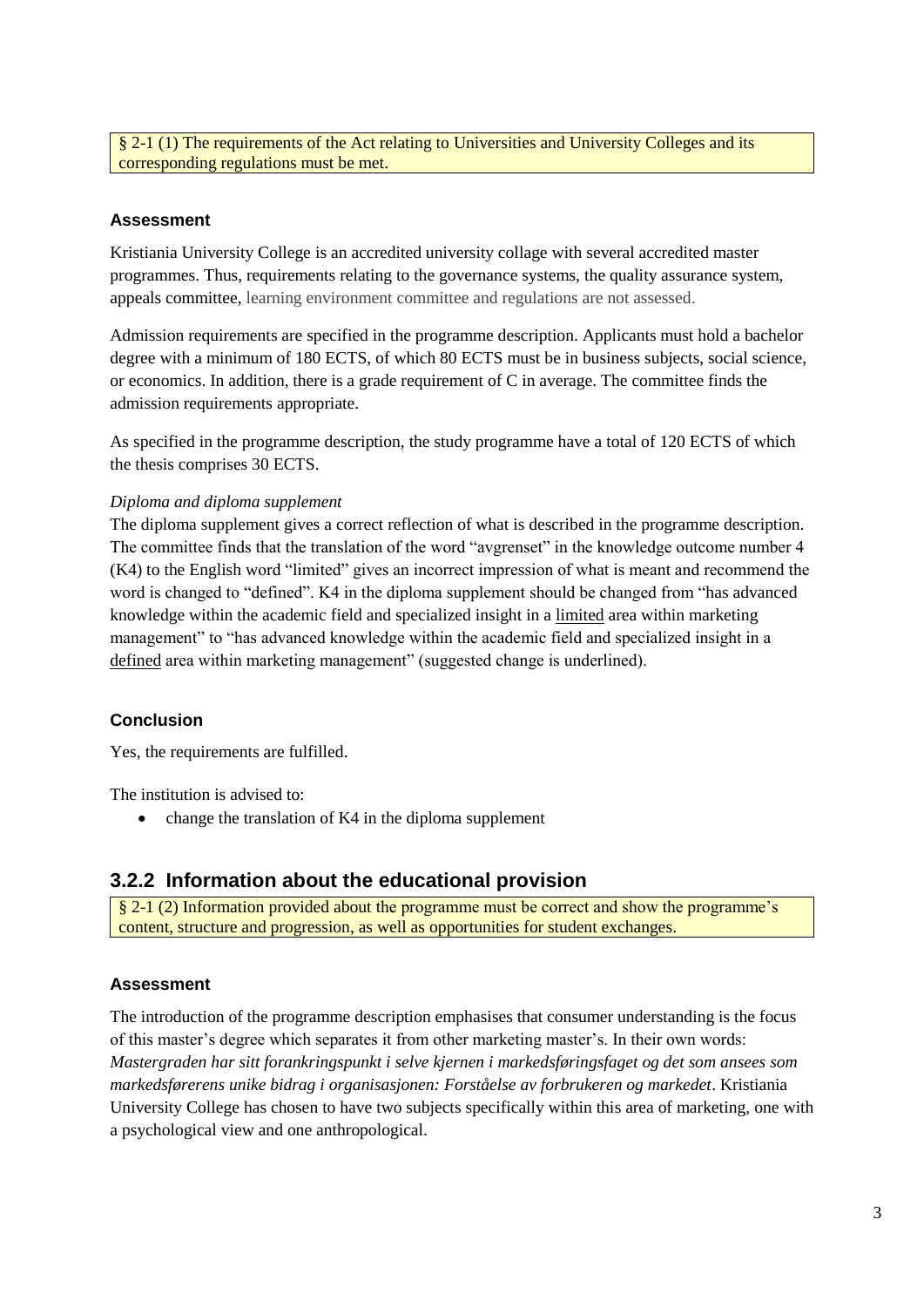Furthermore, this master's programme aims to give students better training in performing market insight analysis than similar studies:

*En ekstra vektlegging av metoder og analyser for å fremskaffe relevant innsikt skal gi studentene grundig innføring i vitenskapsteori, kvalitativ og kvantitativ metoder og analyser, samt eksponering til markedsanalysebransjen og praktisk trening i gjennomføring av innsiktsprosjekter. Ambisjonen er å gi studentene en mer utfyllende, utøvelsesorientert og praksisnær opplæring i metoder for markedsinnsikt, enn det som tradisjonelt tilbys på lignende programmer.*

The content of this programme is well mapped and has a clear progression. The three components (marketing insights, consumer comprehension and marketing strategies) complement each other well. Parallel subjects during first semester give students a good baseline for the more challenging strategic subjects later in the study programme, and the electives show a nice variety of topics for the students to explore while still being relevant to the overall programme. Due to emphasis on third semester being an opportunity for students to pursue interests and tailor their own profile, it is recommended to have more student exchange agreements for students to choose from (see 2.3.8 for details).

Overall, we find that the programme description clearly shows the programme's content, structure and progression, as well as opportunities for student exchanges.

#### **Conclusion**

Yes, the requirements are fulfilled.

# <span id="page-7-0"></span>*3.3 Demands to the educational provision (§ 2-2 in the Quality Assurance Regulation in Higher Education)*

# **3.3.1 Learning outcome and title of educational provision**

§ 2-2 (1) The learning outcomes for the programme must be in accordance with the National Qualifications Framework for Lifelong Learning, and the programme must have an appropriate title.

#### **Assessment**

The learning outcomes stated for this programme are presented in the categories of knowledge, skills and general competences (see appendix). The programme offers a total of 21 learning outcomes, of which 8 are focused on students' knowledge, 6 relate to their skills and 7 to their general competences.

The level and content of these learning outcomes are appropriate for this programme in that they provide students with academic as well as professional learning in a lifelong learning perspective.

The committee finds an imbalance in the knowledge learning outcomes, which are mostly researchrelated, while the skills are more related to professional practice. Specifically, there seems to be only one of eight knowledge learning outcome that relates to professional practice. While this distribution can make sense, we advise the institution to reflect on whether more focus on knowledge related to professional practice as well as more focus on research-related skills in the learning outcomes would be adequate.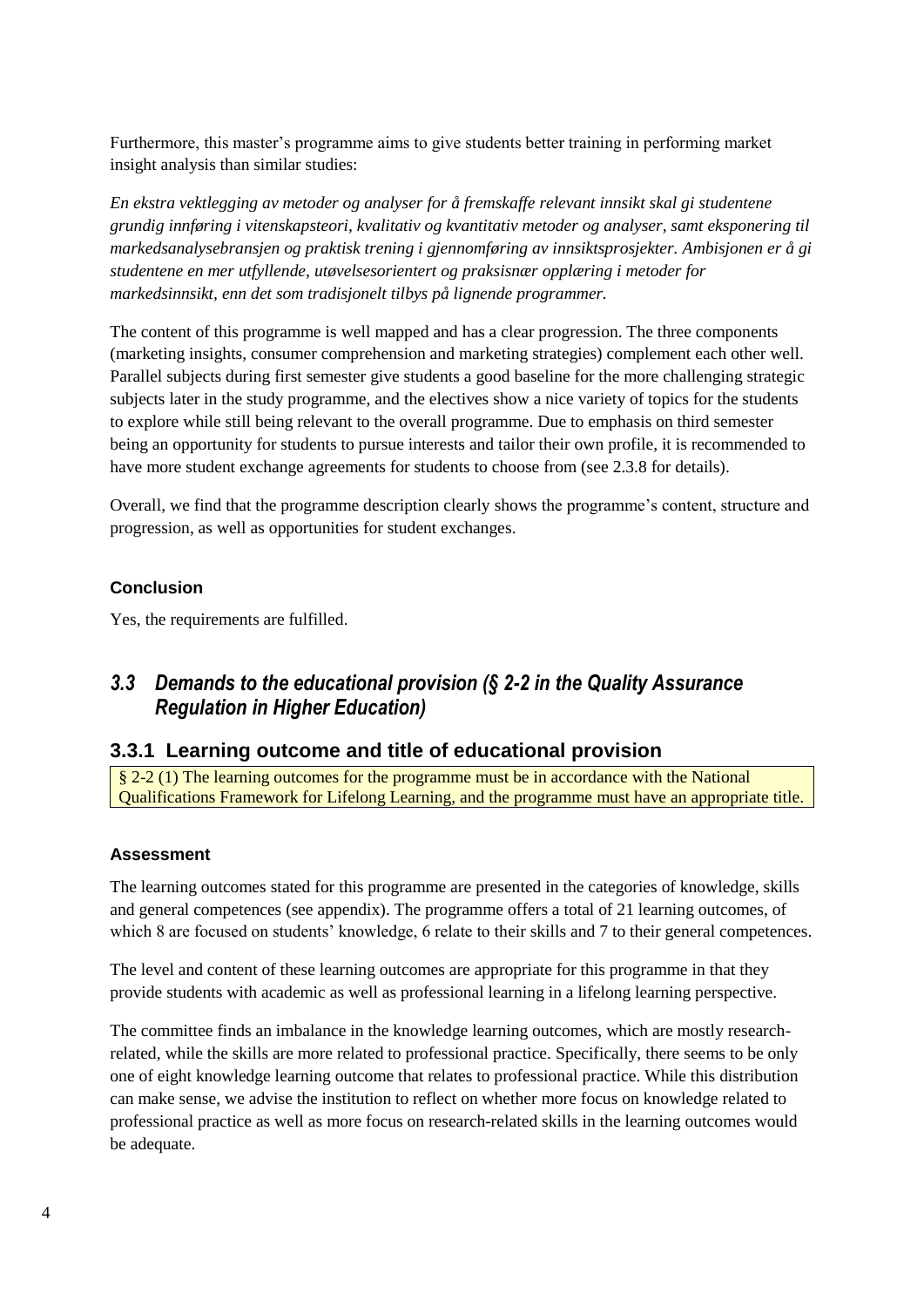The programme is named *Master I markedsføringsledelse* [English: Master of Science in Marketing Management]. The American Marketing Association defines marketing as "the activity, set of institutions, and processes for creating, communicating, delivering, and exchanging offerings that have value for customers, clients, partners, and society at large". Marketing management therefore, is the management of the operations and processes involved in marketing, and the committee finds that this name appropriately and adequately describes the expected learning outcomes and content of the study programme.

# **Conclusion**

Yes, the descriptions of the programme's learning outcome and title are satisfactory.

The institution is advised to:

• establish a better balance in the knowledge- and skills-related learning outcomes when it comes to academic and professional outcomes

# **3.3.2 The educational provision's academic update and professional relevance**

§ 2-2 (2) The programme must be academically up-to-date and have clear academic relevance for further studies and/or employment.

#### **Assessment**

Marketing is an established field of study and research within the broader field of business administration. The field occupies a central part in all business administration study programmes at bachelor's, master's, and PhD level, and it has its own international research journals and established research traditions. A master's degree in marketing management qualifies candidates for a variety of jobs in private and public sector. The committee finds that this study programme is up-to-date in that it contains all relevant subject areas that is expected from a programme in this field. With a mix of research based insight and practical competencies the study programme is relevant for progress to both further studies at PhD level and employment.

#### **Conclusion**

Yes, the educational provision's relevance for working life and/or continued studies is clearly expressed.

# **3.3.3 The provision's workload**

§ 2-2 (3) The total workload of the programme must be between 1,500 and 1,800 hours per year for full-time students.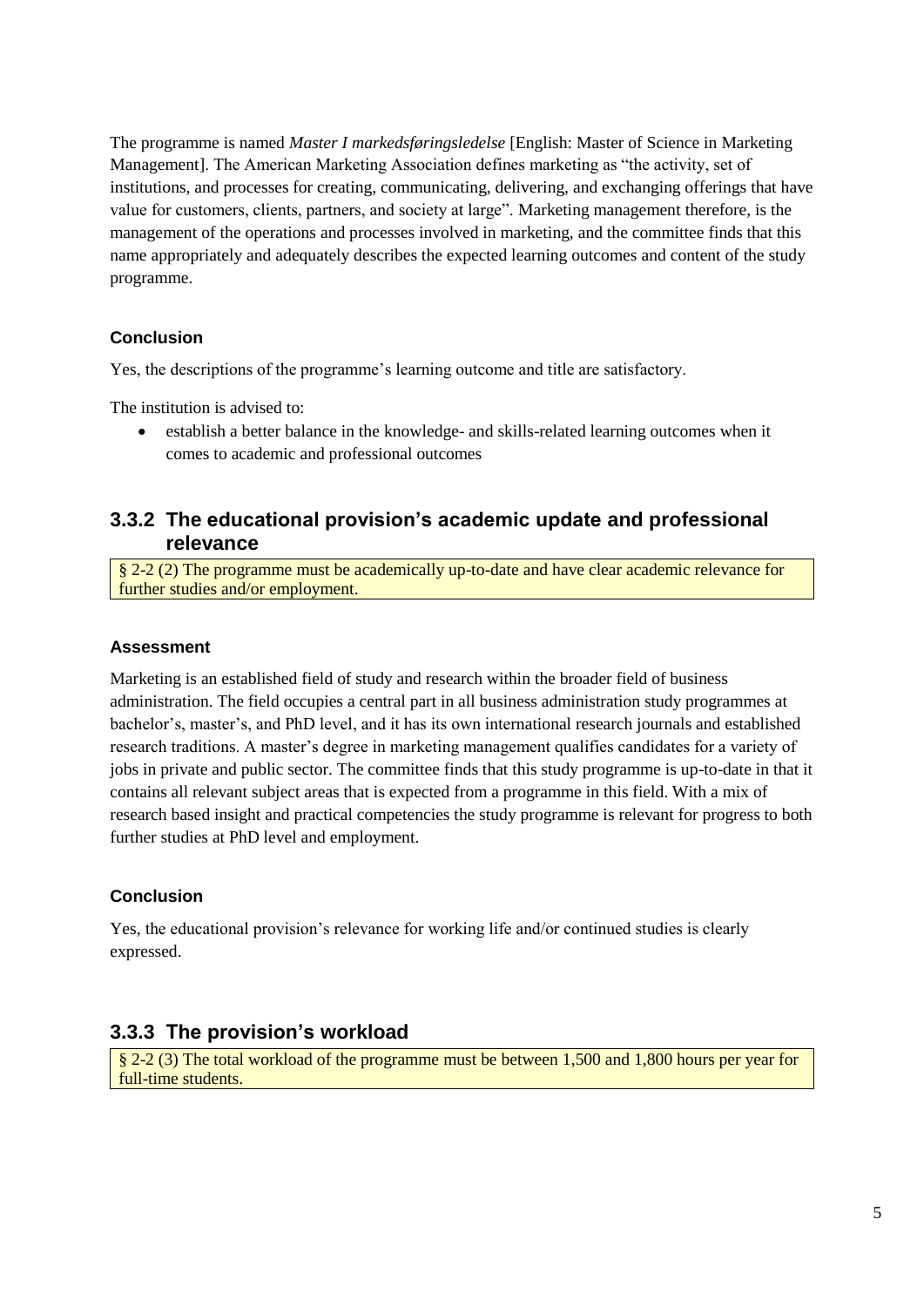#### **Assessment**

The assessment is based on appendices 3 and 5. Appendix 5 gives an overview of the total workload, while appendix 3 gives insight into whether the workload can be described as realistic or not.

The total workload is estimated to 3420 hours with 1720 hours the first year and approximately 1700 hours the second year. The criteria for workload are met. However we have some minor remarks to the workload between different learning activities.

It is not clear why the hours allocated to exam preparations vary significantly between equally dimensioned courses. For example, *Strategisk analyse* has 100 hours exam preparation and *Kvalitativ metode* has 80 hours even though both courses have a total workload of 7.5 ECTS.

In appendix 3 in the application, the subject *Kvantitativ metode* state learning activities as *Forelesninger og praktiske øvelser, gruppeprosjekt, samt selvstudium*, yet only *selvstudium* and *forelesninger* is allocated work hours in appendix 5, implying that there are no group projects or practical activities. Furthermore, 10 hours of tutoring are listed in appendix 5, but in appendix 3, the course description states that the only mandatory activity is a set of control questions. It is thus not clear how the tutoring hours will be used. A concern is that students need to have enough learning assistance to use the software package SPSS, as it is a challenging tool for students to learn how to use properly. The committee wants a clarification on whether the listed learning activities and work hours for this subject are correct or not, and appendices 3 and 5 must be coherent.

The institution is required to:

• control whether or not the work hours and learning activities are correct for the subject *Kvantitativ metode*

#### Assessment after the response from the institution to the initial report

As shown in appendix 3, *emnebeskrivelser,* Kristiania University College has aligned work hours with the learning activities in the subject *Kvantitativ metode*.

#### **Conclusion**

Yes, the requirement is fulfilled.

The institution is advised to:

• consider allocating equal amount of hours needed for exam preparation for the courses with the same number of ECTS, or reflect on justification for variations

# **3.3.4 The educational provision's content, structure and infrastructure**

§ 2-2 (4) The programme's content, structure and infrastructure must be adapted to the programme's learning outcomes.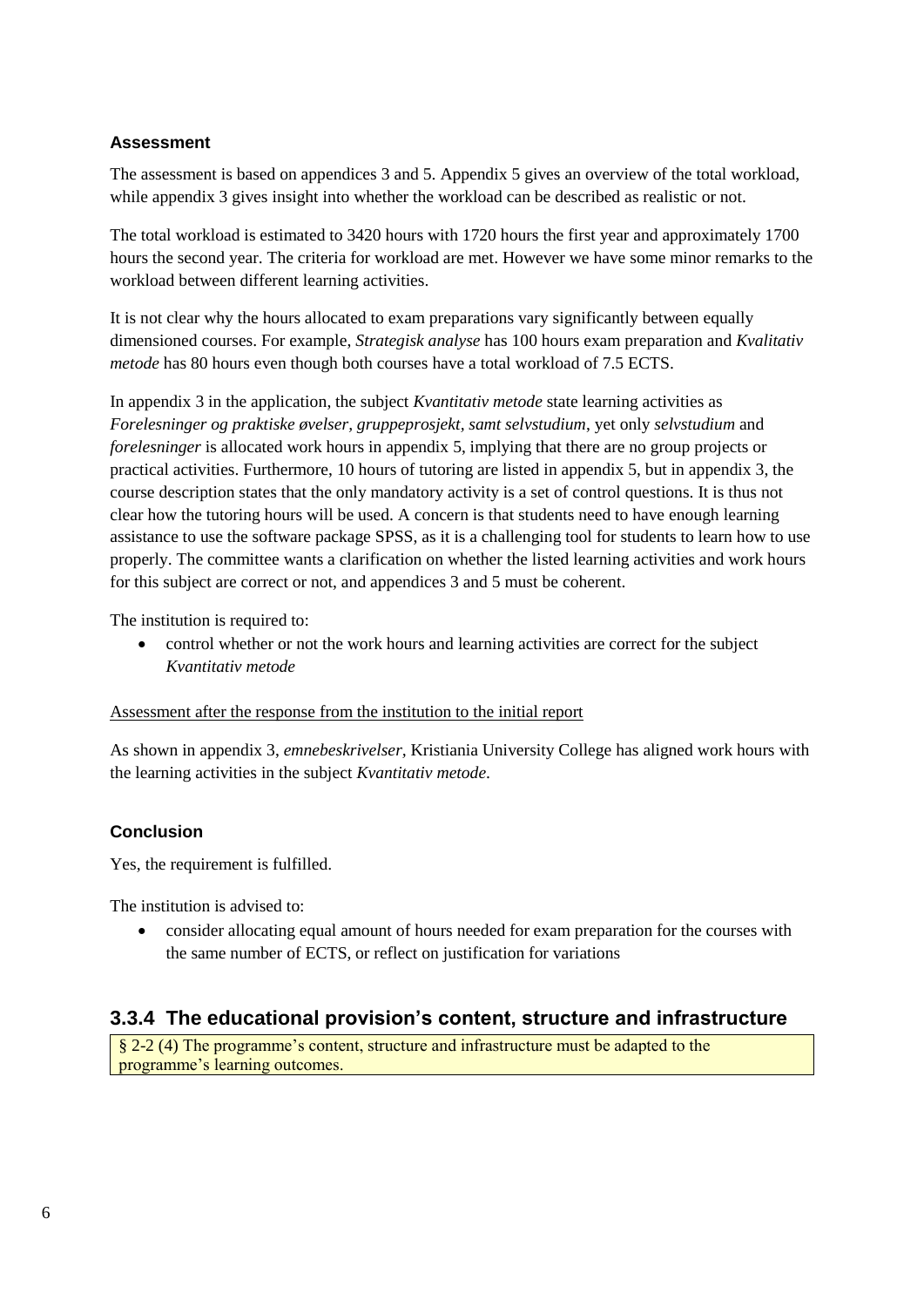#### **Assessment**

In semesters 1 and 2, the programme contains on the one hand basic courses related to strategic analysis and research methods, and on the other hand, specialisation courses related to marketing management. Semester 3 is allocated to elective courses or alternatively an international student exchange. Semester 4 is dedicated to the master thesis.

The programme content is appropriate for the intended learning outcomes. The committee finds the programme structure broadly appropriate, but the progression between courses could benefit from further elaboration: The course *Merkevareledelse og markedskommunikasjon* is in the first semester while *Markedsstrategi* is in the second semester. The committee finds it more logical to switch the order of these two courses as students will have good use of knowledge in market strategy in order to be able to develop branding strategy and marketing communication.

Also, psychological perspectives on consumer behaviour in semester 1 typically build on quantitative research methods (semester 2). Conversely, anthropological research which is the perspective in consumer behaviour in the second semester uses qualitative methods (semester 1). The committee wonders if introduction to respectively psychological and anthropological perspectives in parallel to appropriate methods could prove more coherence in students' learning.

The committee suggests that the institution evaluates the adequacy of the progression between these courses and topics after the first batch of students have completed the programme, to see if the progression is optimal with regard to learning outcomes.

The infrastructure supporting learning in this programme contains the expected elements such as lecture halls and classrooms with modern equipment, a library with access to physical as well as electronic resources (including relevant academic journals), as well as a canteen and administrative facilities. Additionally, the school offers a separate study and interaction area for master students. A marketing lab and an incubator setup for student initiatives provides students with opportunities for testing out ideas in realistic settings and thereby improve their marketing-related skills.

The committee therefore finds the infrastructure supporting the programme adequate.

#### **Conclusion**

Yes, the educational provision's content, structure and infrastructure correspond and are adapted to the learning outcome.

The institution is advised to:

- clarify the coherence and progression of courses both within semesters as well as across semesters
- evaluate the adequacy of the progression between these courses after the first batch of students have completed the programme, to see if the progression is optimal with regard to learning outcomes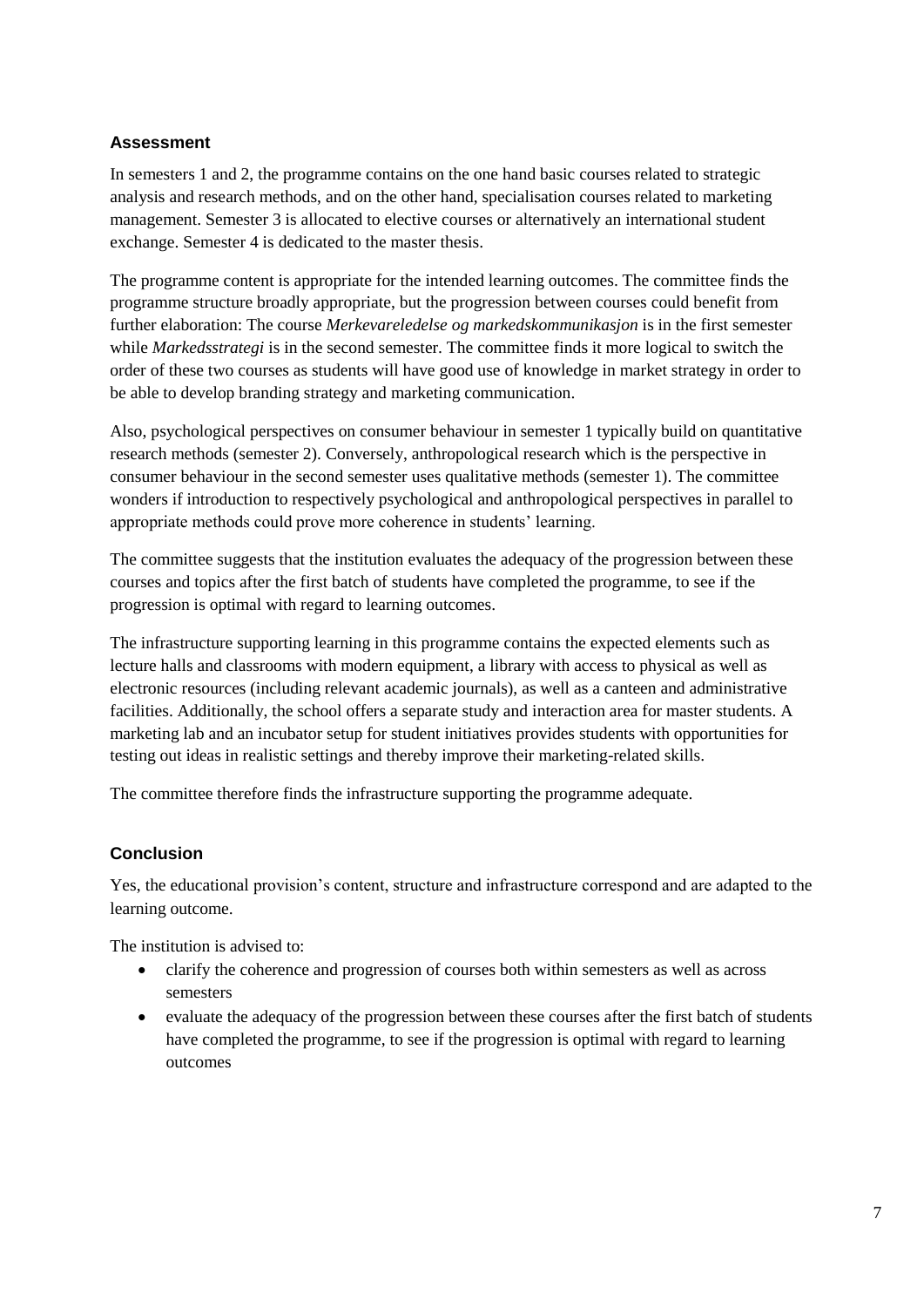# **3.3.5 Teaching-, learning- and assessment methods**

§ 2-2 (5) The teaching, learning and assessment methods must be adapted to the programme's learning outcomes. The programme must facilitate students taking an active role in the learning process.

#### **Assessment**

There appears to be a nice variation between lectures, tutoring, cases, projects, presentations and selfstudy. These methods are also well connected to the learning outcomes. Kristiania University College also argues that they have generally more active learning in the classroom even during lectures, as small classes allow them to have more dialogue, use student response systems, group discussions and flipped classroom.

Learning methods are well adapted to reach learning outcomes as they early on introduce the students to active learning and that this focus is kept throughout the programme. The same applies for the connection between students and academic community. Students are involved with cases from the business community and with guest lecturers as well as early involvement in performing their own research with tutoring.

Assessment methods are heavily reliant on group-based projects. Appendix 6 shows that *all* subjects have a group-based assessment that affects the student's final grade. At least three of these are entirely based on group assessment (*Kvalitativ metode*, *Digital markedsføring og analyse* and *Strategisk analyse*). In addition, there are two electives that are also entirely based on a single group assessment and the last elective has a group-based assessment that counts 60 % off the final grade. Future employers should feel confident that the grades from this programme indicate that the student in fact holds certain competences and skills. The committee is worried that heavy reliance on group-based assessments does not measure the individual student's competencies and/or skills. Kristiania University College list examples of jobs that previous students of the previous programme layout have been hired for. For a good portion of these jobs it would be expected that the student can perform their job independently and therefore a group level assessment would not be sufficiently relevant for these jobs.

The institution is required to:

• reduce the proportion of group-based assessments and/or the impact they have on final grades, to ensure proper testing of individual students' learning

#### Assessment after the response from the institution to the initial report

Kristiania University College argues that combination of group-based and individual-based assessments contributes to a more realistic environment for evaluating the students' performance. The committee agrees with this reflection. However, the committee's concern underlying the requirement to reduce group-based assessments was that reliance on group based evaluation without individual assessment can create a problem with so-called free-riders (students who are credited contribution without full participation). In the revised study plan, the prevalence of group-based exams has been reduced (see appendix 5 in the response from the institution). The committee therefore finds the new assessment plan satisfactory. To reduce potential problems with free-riders, we recommend that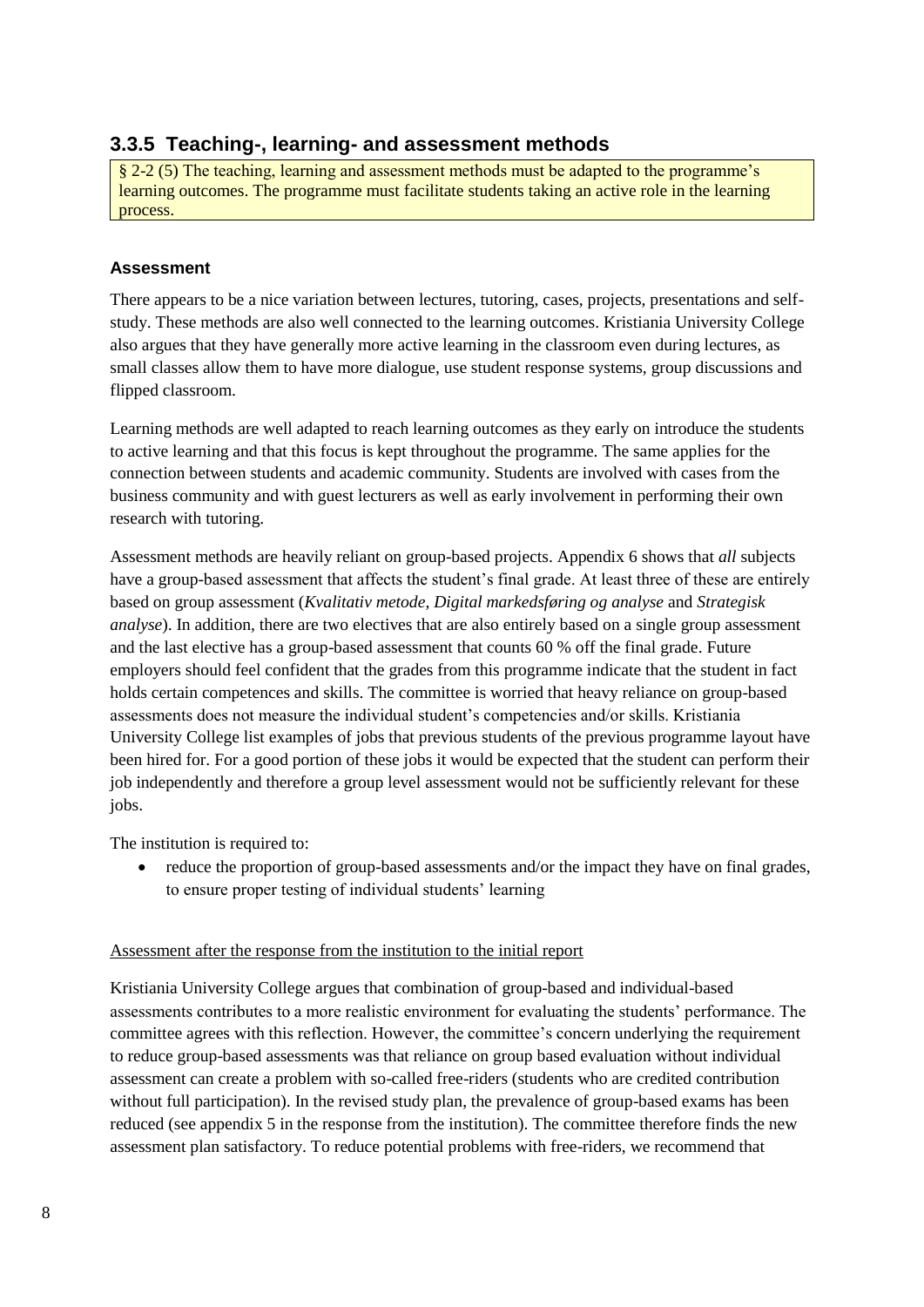Kristiania University College considers ways to monitor individual contributions during group-based exams (e.g., contracts, reflection notes).

#### **Conclusion**

Yes, the requirement is fulfilled.

The institution is advised to:

• Consider ways to monitor individual contributions in group-based exams.

# **3.3.6 Links to research and academic and/or artistic development work**

§ 2-2 (6) The programme must have relevant links to research and academic development work and/or artistic research.

#### **Assessment**

The application clearly describes the academic field this programme is based on: Marketing and subfields such as consumer behaviour and marketing strategy which both have active and long-standing international research traditions. The programme description with relevant course descriptions and reading lists indicate core courses such as *Markedsstrategi*, *Merkevareledelse*, and *Forbrukeratferd* are clearly linked to these traditions.

#### **Conclusion**

Yes, the educational provision has satisfactory links to research and academic and/or artistic development work.

# **3.3.7 The educational provision's internationalisation arrangements**

§ 2-2 (7) The programme must have internationalisation arrangements adapted to the programme's level, scope and other characteristics.

#### **Assessment**

The academic staff supporting the programme has an international profile and can draw on a wide network for inviting guest lecturers from abroad. A large part of the course material is in English and the faculty intends on using international cases in their teaching. Teaching in English in some courses will open for to the participation of international exchange students that will further add to the internationalisation of the degree.

The internationalisation arrangements for this programme are therefore adequate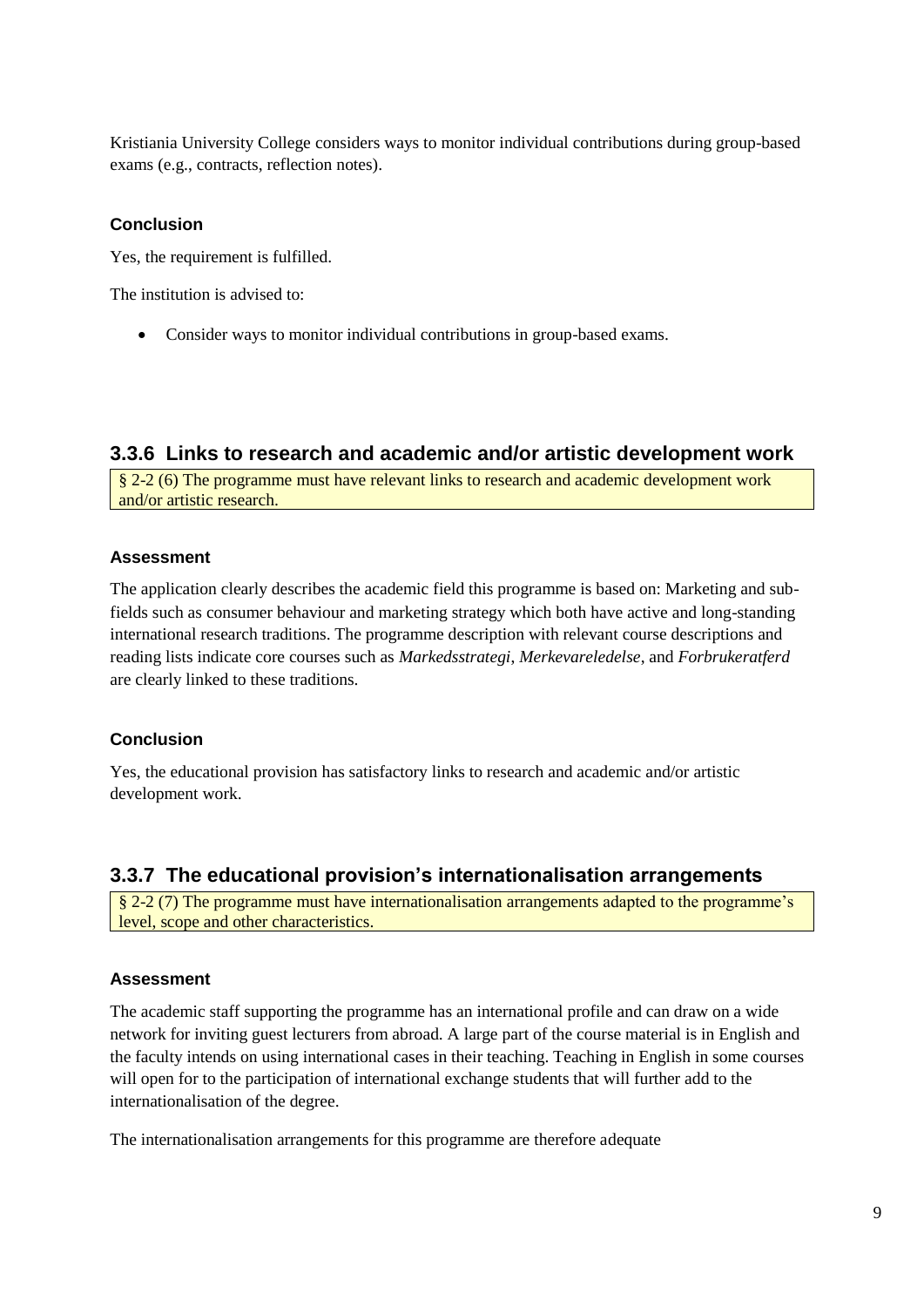#### **Conclusion**

Yes, the provision has internationalisation arrangements adapted to its level, scope and other characteristics.

# **3.3.8 The educational provision's systems for international student exchange**

§ 2-2 (8) Programmes that lead to a degree must have arrangements for international student exchanges. The content of the exchange programme must be academically relevant.

#### **Assessment**

The programme has one progression agreement with University of Hertfordshire. This university has a business faculty and there are relevant subjects available for the students to attend. Overall this agreement fits in nicely with the student's learning programme and their academic level and contributes an option for students to explore other subjects as well. The study plan shows that international exchange will take place in the third semester, which fits well with the general progression in the programme.

It is recommended that there be more than just one student exchange opportunity. Kristiania University College has several times stated that the third semester is for students to pursue their interests and be able to explore other related study areas. Having just one progression agreement is a minimum to fulfil this objective and the criteria. In addition, it would be nice if the potentially other student exchange agreements were part of the ERASMUS+ programme as well.

#### **Conclusion**

Yes, the provision has systems for international student exchange.

The institution is advised to:

• explore more options for student exchange

# **3.3.9 Supervised professional training**

§ 2-2 (9) Programmes that include supervised professional training must have formal agreements between the institution and the host for the supervised professional training.

#### **Assessment**

Not relevant.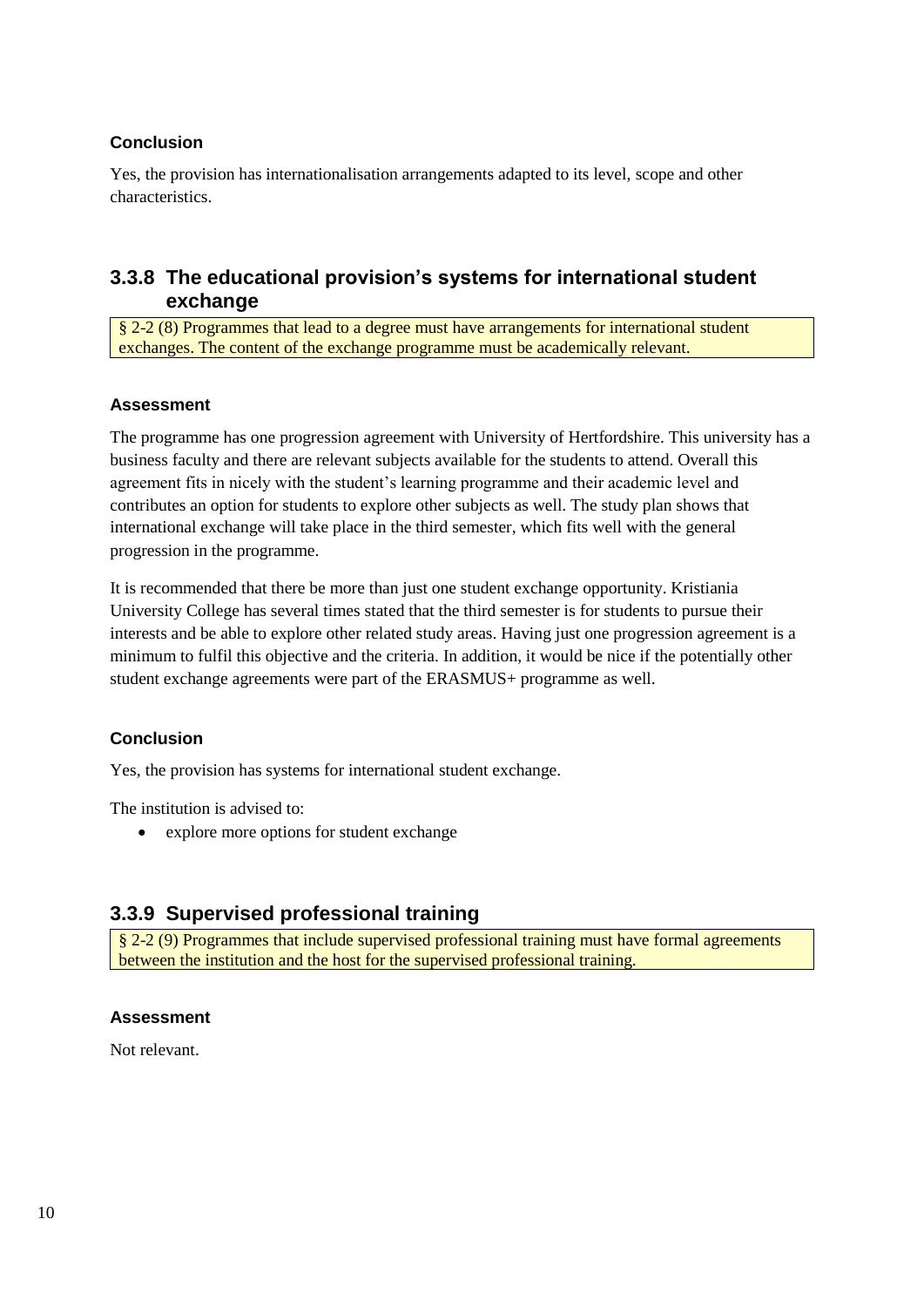# <span id="page-14-0"></span>*3.4 Academic environment (§ 3-2 in Ministerial Regulations concerning quality assurance and quality development in higher education and tertiary vocational education and § 2-3 in the Quality Assurance Regulation in Higher Education)*

# **3.4.1 The educational provision's defined limitations and academic width**

§ 3-2 (1) Master's degree programmes shall be defined, delimited and have sufficient academic breadth.

# **Assessment**

The programme is defined as offering students *solid kompetanse innenfor det økonomiskadministrative fagfeltet, med spesialisering innenfor markedsføringsledelse*.

It is thereby clearly defined and delimited. The programme has sufficient academic breadth through the basic elements of the course package as well as the electives offered on the third semester, yet it is also delimited enough on the subject of marketing management.

#### **Conclusion**

Yes, the master degree programme is defined, delimited and has sufficient academic breadth.

# **3.4.2 The academic environment's composition, size and competence**

From the Quality Assurance Regulation in Higher Education:

§ 2-3 (1) The academic environment for each programme must be of a size proportionate to the number of students and the programme's characteristics, be stable over time in terms of competence and have a composition that covers the programme's topics and subjects.fors

From the Ministerial Regulations:

§ 3-2 (2) Master's degree programmes shall have a broad, stable academic environment comprising a sufficient number of staff with high academic expertise in education, research or artistic research and academic development work within the field of study. The academic environment shall cover the subjects and courses that the study programme comprises. Staff members in the academic environment in question must have relevant expertise.

# **Assessment**

The application and attachment 8 and 10 shows that the faculty dedicated to the programme has relevant competencies that covers all the core theoretical and methodological aspects of the programme. The faculty is considered stable when looking at the number of staff with steady employment: 12 of the 14 staff have steady employment at the institution, and all of the 5 main staff (with at least 40 % of their total workload in this programme) have 100% steady employment. The CVs presented in attachment 8 shows that academic staff has experience with academic teaching and research in all areas covered by the core courses.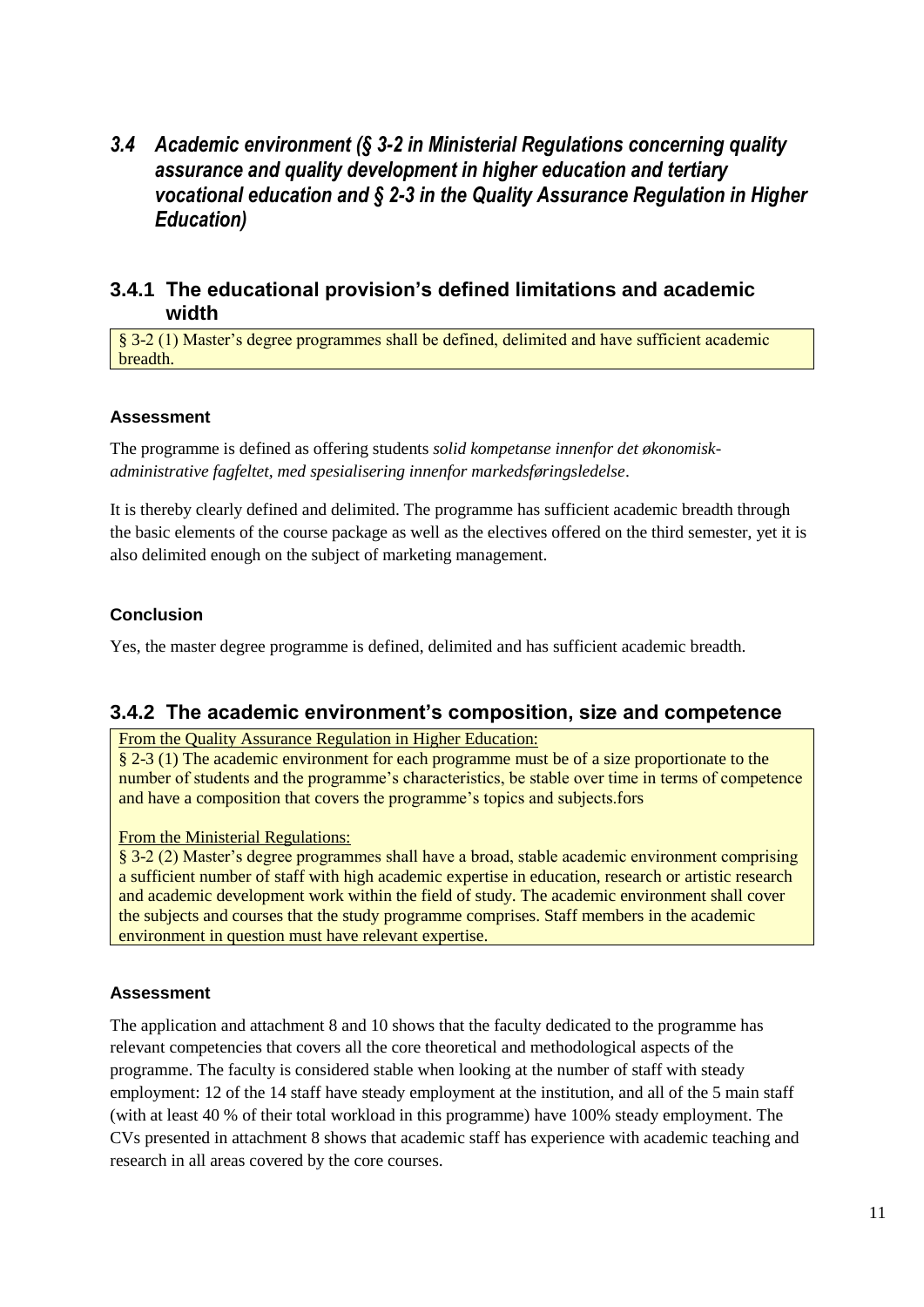The committee identifies a weakness in the faculty's ability to offer the course *Forbrukerforståelse II: Antropologisk perspektiv* as only one faculty member seems to possess the competences required for teaching such a course. As the programme builds its uniqueness on its cross-disciplinary character, it is thereby vulnerable to faculty turnover which might diminish or eliminate the programme's competitive advantage in relation to other programmes.

The staff/student ratio for the programme is estimated at 36 which is very high compared to other institutions. A look at DBH statistics shows that Kristiania University College is among colleges with the highest amount of students per staff in Norway (39.32), and substantially higher than other private university colleges (25.33<sup>1</sup>). Considering that these averages also include bachelor programmes where the expected number of students per faculty is generally higher, the committee is concerned that the resources dedicated might not be sufficient to ensure comparable levels of quality in the education. In addition, when making the required changes to assessment methods from group to individual assessments, the demand on faculty will be even higher. It should be noted that there are no specific number requirements defined in the regulation, but nevertheless the committee finds that the institution should reconsider the staff/student ratio and/or elaborate on why they consider one staff per 36 students sufficient for ensuring learning outcomes and sufficient follow-up of the students.

The institution is required to:

• reconsider the staff/student ratio and/or elaborate on why they consider one staff per 36 students sufficient for ensuring learning outcomes and sufficient follow-up of the students.

#### Assessment after the response from the institution to the initial report

Kristiania University College agrees with the committee's concern about the number of students per staff was too high and have assigned more resources to the programme. Appendix 10 in the response from the institution shows that the academic work hours in the programme now is equivalent to 3.3 full positions, or 27 students per staff. In their response, Kristiania University College points out that their completion rate of 90 % and student satisfaction as measured in Studiebarometeret is higher than the average for Norway, suggesting that they have a tradition of being successful in combining efficiency with high quality. The committee finds the addition of staff and the academic environment's composition, size, and competence to be satisfactory.

#### **Conclusion**

Yes, the composition, size and collective competence of the academic environment is adapted to the programme.

The institution is advised to:

• make a plan to recruit more staff with competences in anthropology

l <sup>1</sup> Source: DBH retrieved 27.11.2019

[https://dbh.nsd.uib.no/statistikk/rapport.action?visningId=159&visKode=false&admdebug=false&columns=arstall&index=2&formel=801!8!](https://dbh.nsd.uib.no/statistikk/rapport.action?visningId=159&visKode=false&admdebug=false&columns=arstall&index=2&formel=801!8!802!8!803&hier=insttype!9!instkode!9!fakkode!9!ufakkode&sti=Private%20h%C3%B8yskoler¶m=dep_id%3D1!9!arstall%3D2019!8!2018!9!insttype%3D82) 802!81803&hier=insttype!9!instkode!9!fakkode!9!ufakkode&sti=Private%20h%C3%B8yskoler&param=dep\_id%3D1!9!arstall%3D2019!8! [2018!9!insttype%3D82](https://dbh.nsd.uib.no/statistikk/rapport.action?visningId=159&visKode=false&admdebug=false&columns=arstall&index=2&formel=801!8!802!8!803&hier=insttype!9!instkode!9!fakkode!9!ufakkode&sti=Private%20h%C3%B8yskoler¶m=dep_id%3D1!9!arstall%3D2019!8!2018!9!insttype%3D82)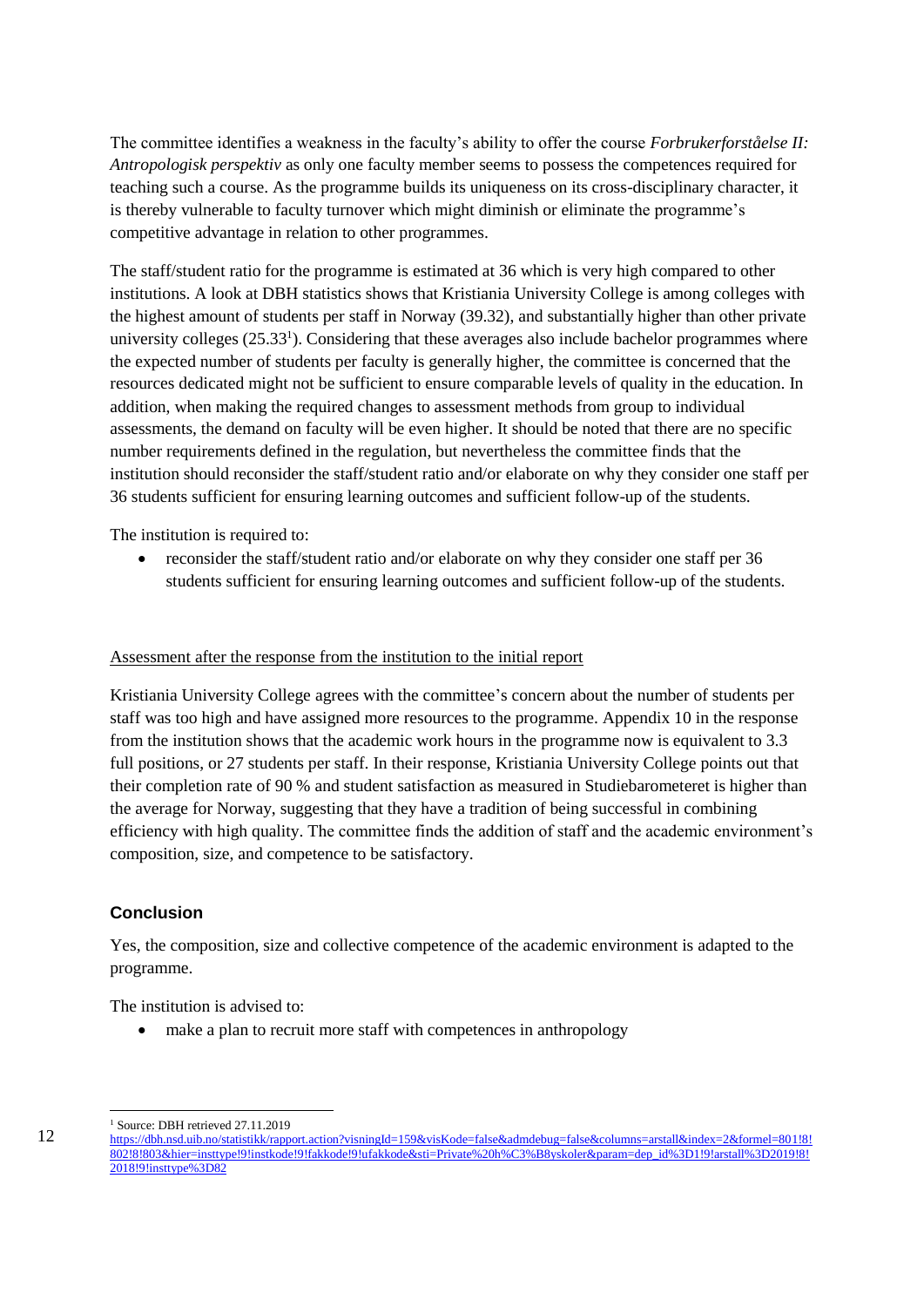• consider solutions enabling them to offer a unique cross-disciplinary approach to consumer behaviour in future faculty recruitment

# **3.4.3 The academic environment's educational competence**

§ 2-3 (2) The academic environment must have relevant educational competence.

#### **Assessment**

The CVs show that the majority of staff have extensive experience with teaching. In addition, Kristiania University College has initiated a course in higher education pedagogy since 2018, and 30 % of the staff have completed or are in the process of completing this course. In addition, one person plans to attend the course in 2020 and two others have such formal education from other places. This totals to 53 % with formal training in pedagogy for higher education. The application describes the pedagogy course and states that it runs every year. The availability of such training is therefore present, and we recommend that Kristiania University College makes a plan for training the remaining staff members in their pedagogy course.

# **Conclusion**

Yes, the academic environment associated with the provision has relevant educational competence.

The institution is advised to:

• make a plan for increasing the share of faculty with formal training in pedagogy

# **3.4.4 Academic leadership**

§ 2-3 (3) The programme must have a clear academic leadership with defined responsibilities for quality assurance and the development of the study programme.

#### **Assessment**

The academic leadership of the programme is embedded in the college's hierarchy with the vicechancellor (rector), supported by one dean per school at the college. A programme leader for the study programme, and contact person for this this application has been appointed, with responsibility for quality assurance. The programme leader is further responsible for the continued development of the programme.

The academic leadership of the programme is therefore appropriate.

#### **Conclusion**

Yes, the educational provision has an academic leadership with a defined responsibility for quality assurance and the development of the provision.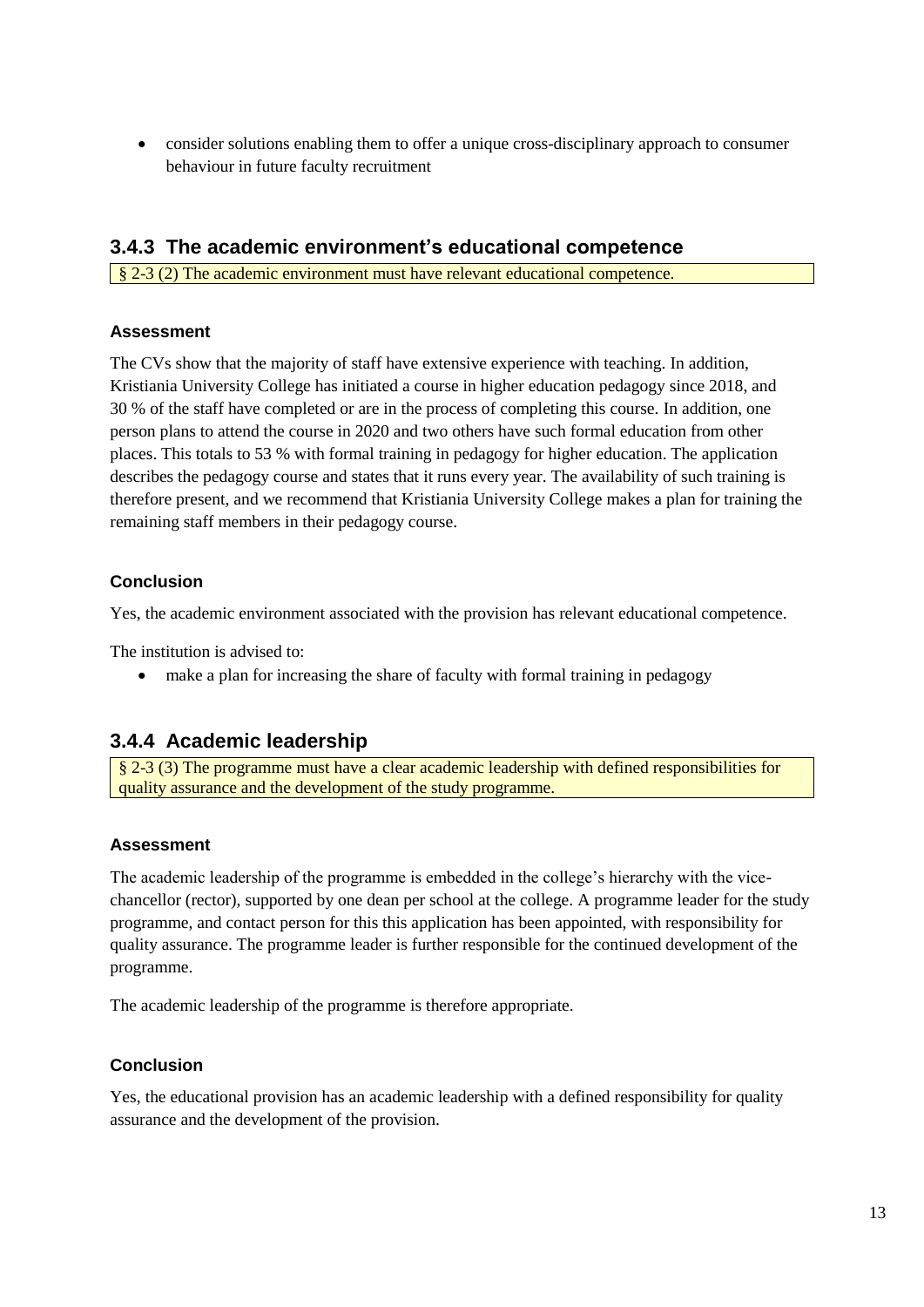# **3.4.5 Staff with primary employment**

§ 2-3 (4) At least 50 per cent of the academic full-time equivalents affiliated to the programme must be staff with their primary employment at the institution. Of these, academic staff with at least associate professor qualifications must be represented among those who teach the core elements of the programme. In addition, the following requirements apply to the academic environment's level of competence:

- a) For first-cycle programmes, at least 20 per cent of the members of the academic environment must have at least associate professor qualifications.
- b) For second-cycle programmes, at least 50 per cent of the members of the academic environment must have at least associate professor qualifications. Within this 50 per cent, at least 10 per cent must have professor or docent qualifications.
- c) For third-cycle programmes, the academic environment must consist of academic staff with at least associate professor qualifications. At least 50 per cent must have professor or docent qualifications.

#### **Assessment**

The programme consist of five mandatory core courses (*Forbrukerforståelse I*, *Forbrukerforståelse II*, *Merkevareledelse og markedskommunikasjon*, *Markedsstrategi*, and *Digital markedsføring og analyse*), and a number of elective courses. All the responsible faculty members have at least associate professor qualifications in the relevant areas. Of fifteen teachers, only two (13%) do not have least associate professor qualifications .The application and attachment 10 shows that 87% of the staff members contributing to the programme has primary employment with Kristiania University College, and 87% has at least associate professor qualification. The majority of courses are taught by associate professors.

#### **Conclusion**

Yes, the criteria and the demands specific to the cycle of the educational provision are fulfilled.

# **3.4.6 The academic environment's research and/or artistic research and academic development work**

From the Quality Assurance Regulation in Higher Education:

§ 2-3 (5) The academic environment must be actively engaged in research and academic development work and/or artistic research, and be able to demonstrate documented results with a satisfactory quality and scope in relation to the programme's content and level.

#### From the Ministerial Regulations:

§ 3-2 (3) The academic environment must be able to demonstrate documented results at a high level, and results from collaborations with other academic environments, nationally and internationally. The institution's assessments shall be documented so that NOKUT can use them in its work.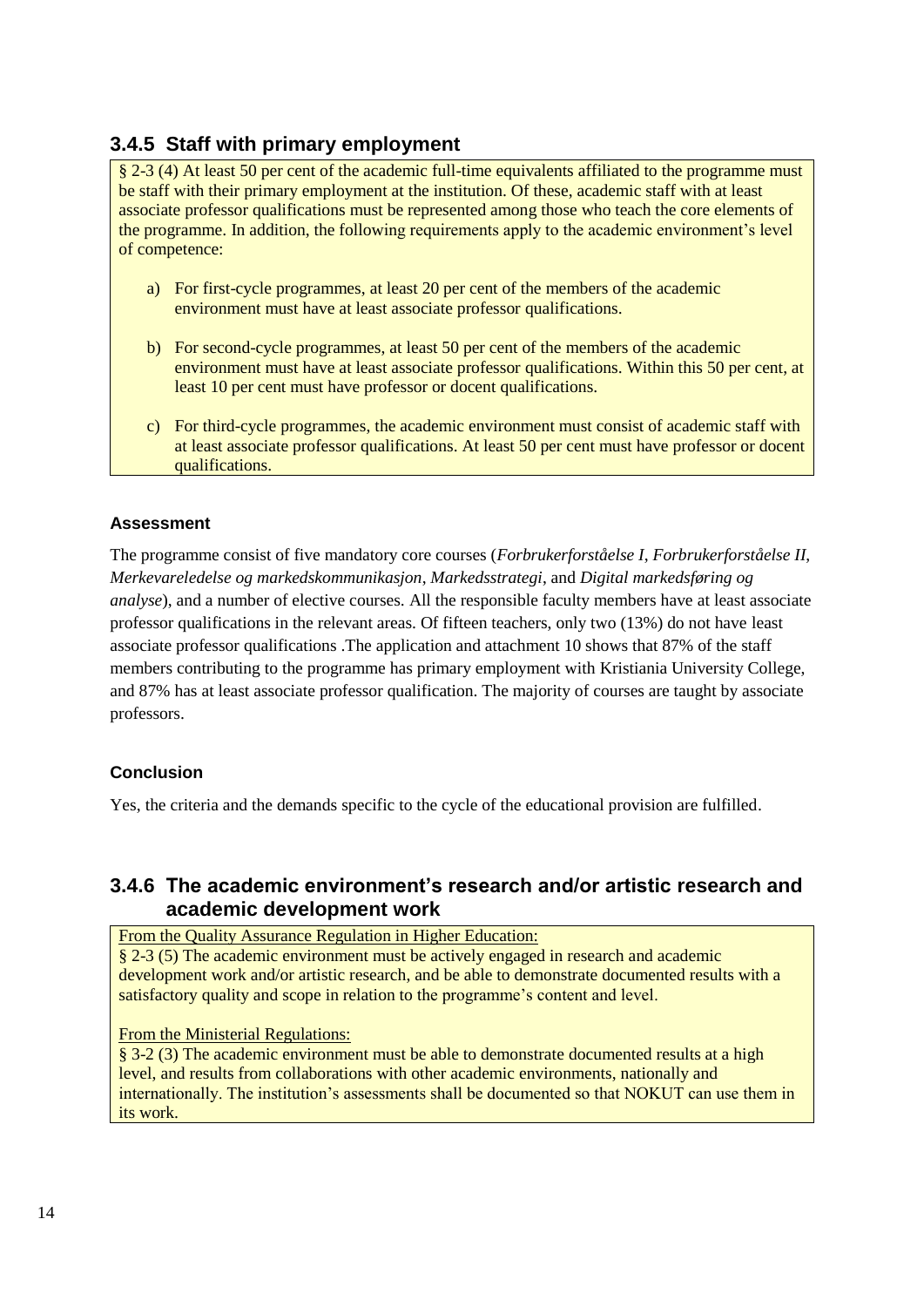#### **Assessment**

Research and development work is described in the application and in Appendix 8. The most recent publications presented in Appendix 11 show that of the 114 publications at level 1 the last 5 years, 71 (62 %) is by one of the staff members, and 6 of the 15 (40 %) at level 2 is also from one contributor. However, 3 out of the 15 staff members have no publications at all. If we exclude the outliers, the average number of publications at level 1 is 3.07 in total and 0.6 publications per year. At level 2, the overall average is 0.64 or 0.12 publications per year. Isolated, this indicates a relatively low productivity at the individual level. On the other hand, a positive trend is observed in that overall research productivity has increased over the last couple of years. In addition, many of the staff coauthor publications which is taken as a signal of robustness. The faculty has published in several of the international leading journals in marketing, and there is some activity with externally funded research and development projects relevant to the content of the study programme. Faculty also engages in academic collaborations with other academic environments, such as Handelshøyskolen BI, University of Miami or HEC Lausanne. Overall, the committee finds that the academic environment is actively engaged in research and academic development work as well as in academic collaborations with other academic environments, and that the demonstrated results document satisfactory quality and scope in relation to the programmes content and level.

#### **Conclusion**

Yes, the criteria and the demands specific to the content and level of the educational provision are fulfilled.

# **3.4.7 The academic environment's external participation**

§ 2-3 (6) The academic environment for programmes that lead to a degree must actively participate in national and international partnerships and networks that are relevant for the programme.

#### **Assessment**

The faculty associated with the programme is active in international research associations relevant for the field and publishes regularly in relevant journals.

The CVs presented in Appendix 8 shows that faculty actively participates in international conferences with their research. In addition, the application and Appendix 12 describes membership in a number of national and international scholarly networks of relevance to the programme, including AMA, ACR, EMAC, Consumer research group, and Brand sustainability lab.

#### **Conclusion**

Yes, the academic environment actively participates in national and international collaborations and networks relevant for the programme.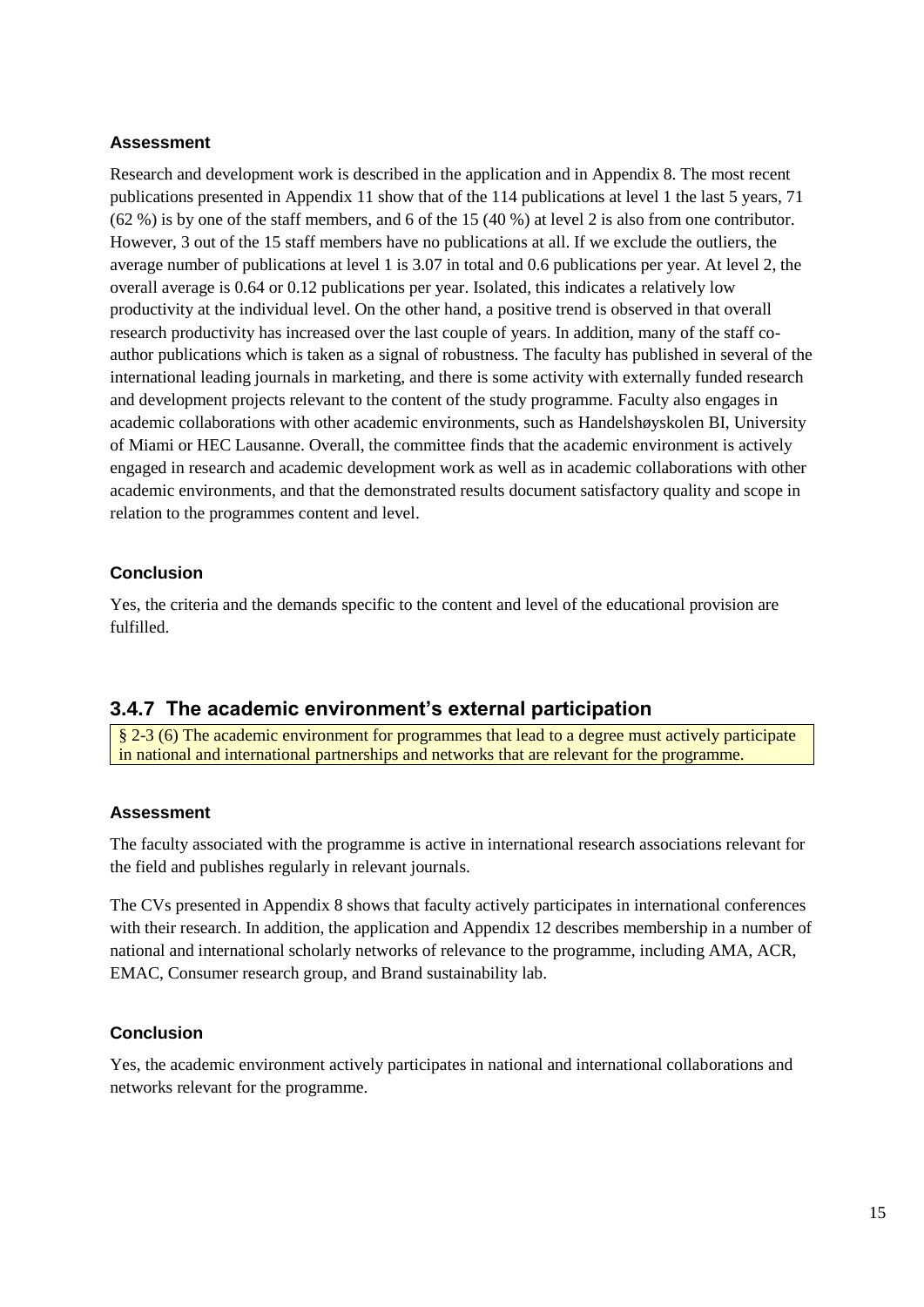# **3.4.8 Supervision of professional training**

§ 2-3 (7) For programmes involving mandatory supervised professional training, the members of the academic environment must have relevant and updated knowledge from the field of the professional training. The institution must ensure that professional training supervisors have relevant competence and experience in the field of the professional training.

#### **Assessment**

<span id="page-19-0"></span>Not relevant.

# **4 Conclusion**

Based on the written application and the attached documentation, the expert committee concludes the following:

**The committee recommends accreditation of the Master programme in Marketing Management at Kristiania University College.** 

# <span id="page-19-1"></span>**5 Documentation**

19/07362-1 HØYSKOLEN KRISTIANIA - ERNST G MORTENSENS STIFTELSE - søknad om akkreditering av master i Master i markedsføringsledelse

19/07362-14 Tilsvar på sakkyndig rapport - Høyskolen Kristiania - Master i markedsføringsledelse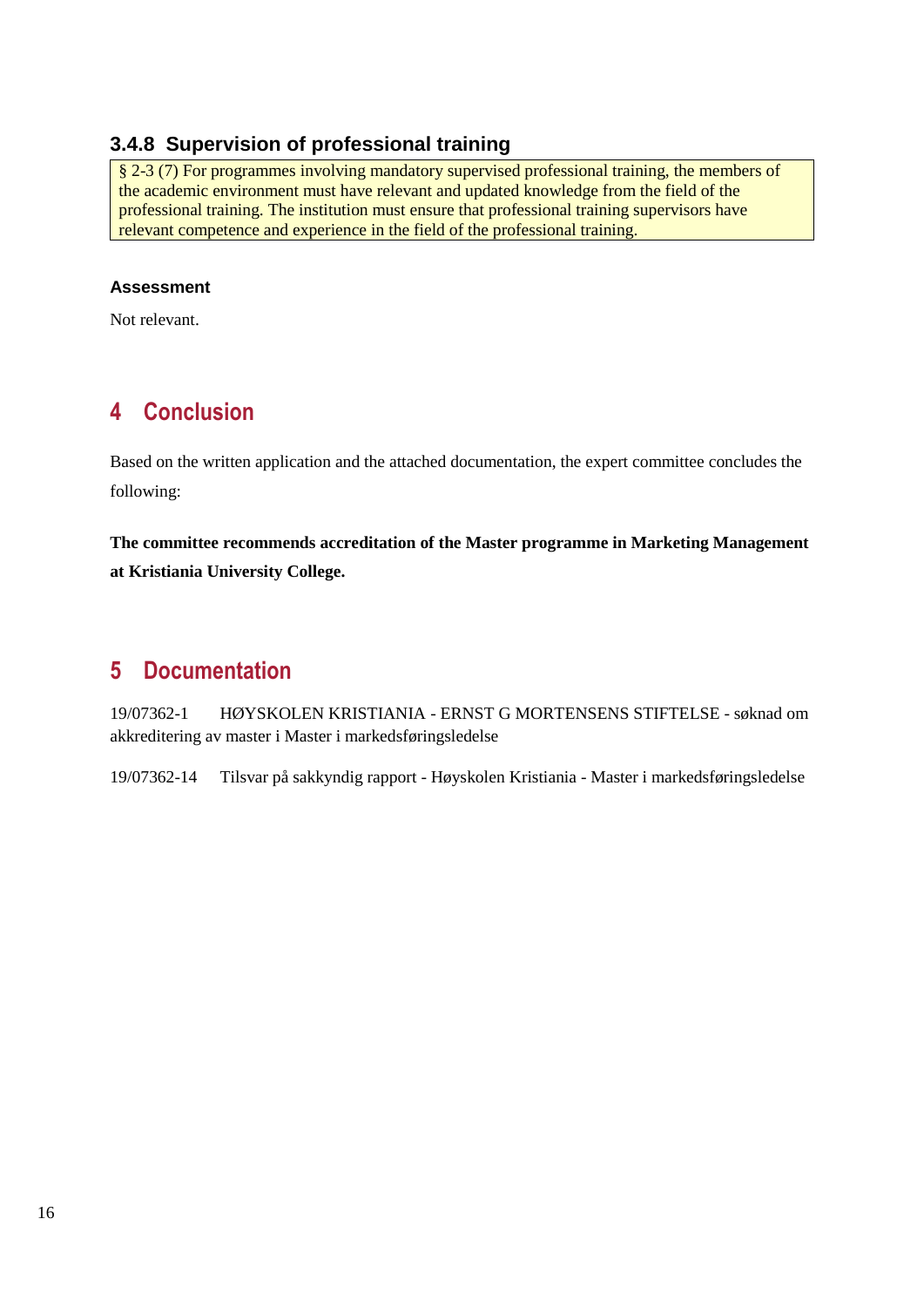# <span id="page-20-0"></span>**Appendix**

# *Learning outcome of the programme*

The learning outcome in Norwegian, as it is stated in the application:

#### **Kunnskap**

*Kandidaten...*

K1. har avansert kunnskap om ulike undersøkelsesdesign, metoder og analyser for å fremskaffe markedsinnsikt som grunnlag for teori- og strategiutvikling

K2. har avansert kunnskap om tverrfaglige perspektiver på forbruk og forbrukeratferd

K3. har avansert kunnskap om markedsføringsstrategier og tiltak som bidrar til at virksomheten realiserer sine mål

K4. har spesialisert innsikt i et avgrenset forskningsrelatert område innen markedsføringsledelse

K5. har inngående kunnskap om det samfunnsvitenskapelige grunnlaget for forskning på forbrukeratferd og markedsføring (basert på både kvalitativ og kvantitativ metode)

K6. har inngående kunnskap om forskningstradisjoner og tverrfaglige teorier innen forbrukeratferd og markedsføring

K7. kan anvende metodisk og teoretisk kunnskap fra markedsføringsledelse til å videreutvikle fagområdet ettersom nye behov og arbeidsfelt oppstår

K8. kan ta med perspektiv knyttet til markedsføringsfagets historie, tradisjoner, egenart og plass i samfunnet inn i analyse og vurdering av ulike faglige problemstillinger

# **Ferdigheter**

*Kandidaten...*

F1. kan fatte kvalifiserte markedsføringsbeslutninger på høyt nivå i bedrift, offentlig etat eller organisasjon basert på kritisk vurdering av data fra ulike informasjonskilder

F2. kan identifisere og kritisk vurdere forbrukerbehov og markedsmuligheter gjennom datainnsamling og analyse

F3. kan anvende og kritisk vurdere ulike teoretiske perspektiver på forbrukeren og markedet for å analysere, identifisere og vurdere markedsstrategiske muligheter

F4. kan utvikle og kritisk vurdere markedsføringsstrategier, i både tradisjonelle og digitale kanaler, for å realisere bedriftens overordnede målsettinger og reflektere over etiske problemstillinger knyttet til gjennomføringen av disse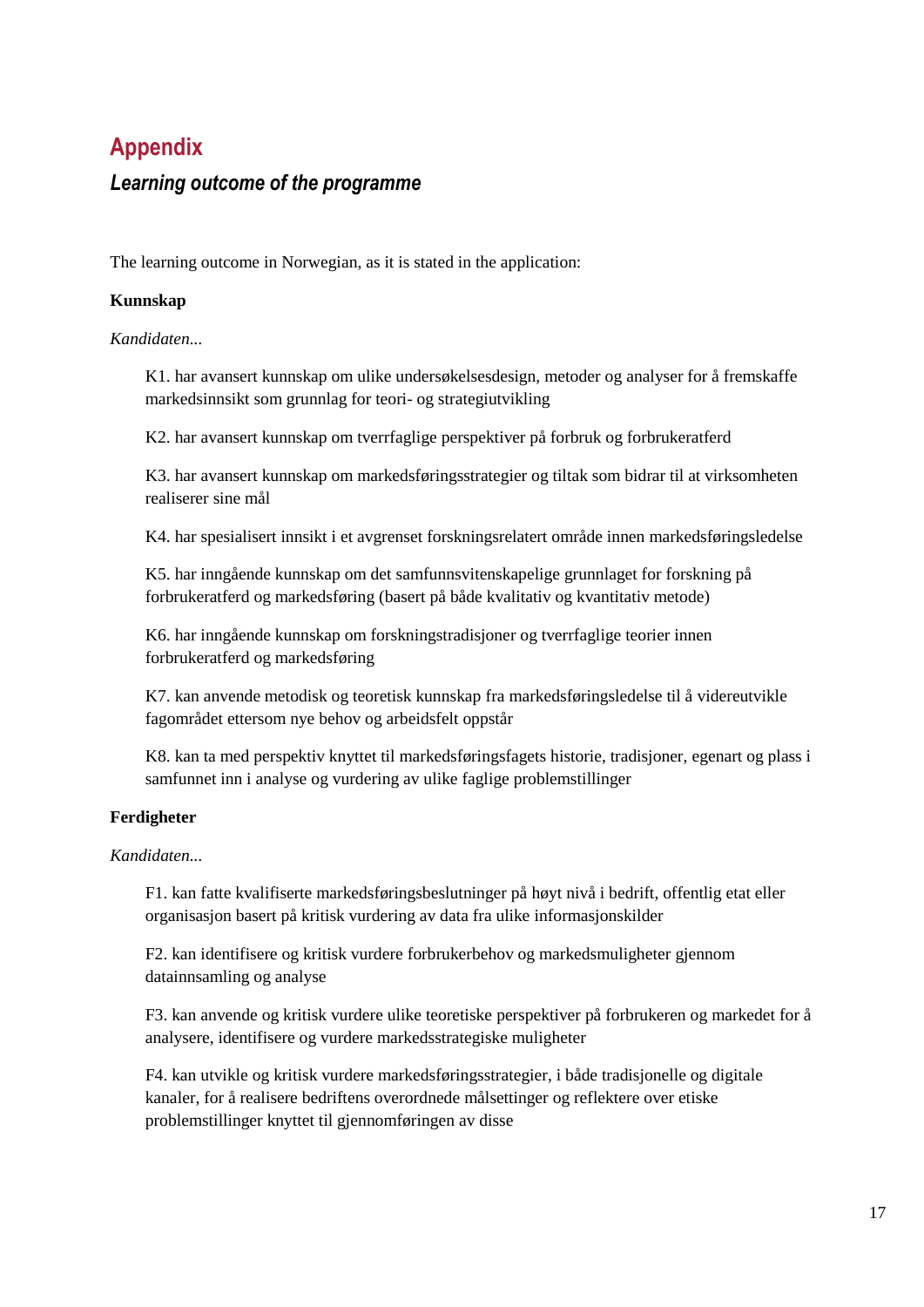F5. kan selvstendig analysere og løse strategiske markedsføringsrelaterte teoretiske og praktiske problemstillinger med utgangspunkt i etablert teori, modeller, metoder og empiri innen markedsføringsledelse

F6. kan gjennomføre et forskningsprosjekt, under veiledning, designet for å besvare et avgrenset markedsføringsrelatert spørsmål som følger internasjonale og nasjonale normer for forskningsetikk

#### **Generell kompetanse**

*Kandidaten...*

G1. kan strukturere og bryte ned komplekse problemstillinger i håndterbare beslutningsproblem og reflektere over etiske problemstillinger knyttet til beslutningene

G2. kan forstå at ulike faglige og teoretiske perspektiver gir ulike fortolkningsperspektiver og forståelse av sosiale fenomen og prosesser

G3. kan ta lederroller og lederskap innen markedsføring

G4. evner å anvende avansert teoretisk kunnskap på praktiske, strategiske problemstillinger

G5. evner å analysere, tolke og formidle funn som er basert på innsikt, nytekning, og kritisk vurdering av informasjonskilder, og i slik formidling vise at en behersker nødvendig markedsføringsfaglig terminologi

G6. kan presentere og diskutere kompliserte problemstillinger innen markedsføring og markedsføringsledelse med mange ulike målgrupper (både eksperter og ikke-eksperter)

G7. kan bidra til nytenkning og innovasjon i strategiske markedsføringsproblemstillinger